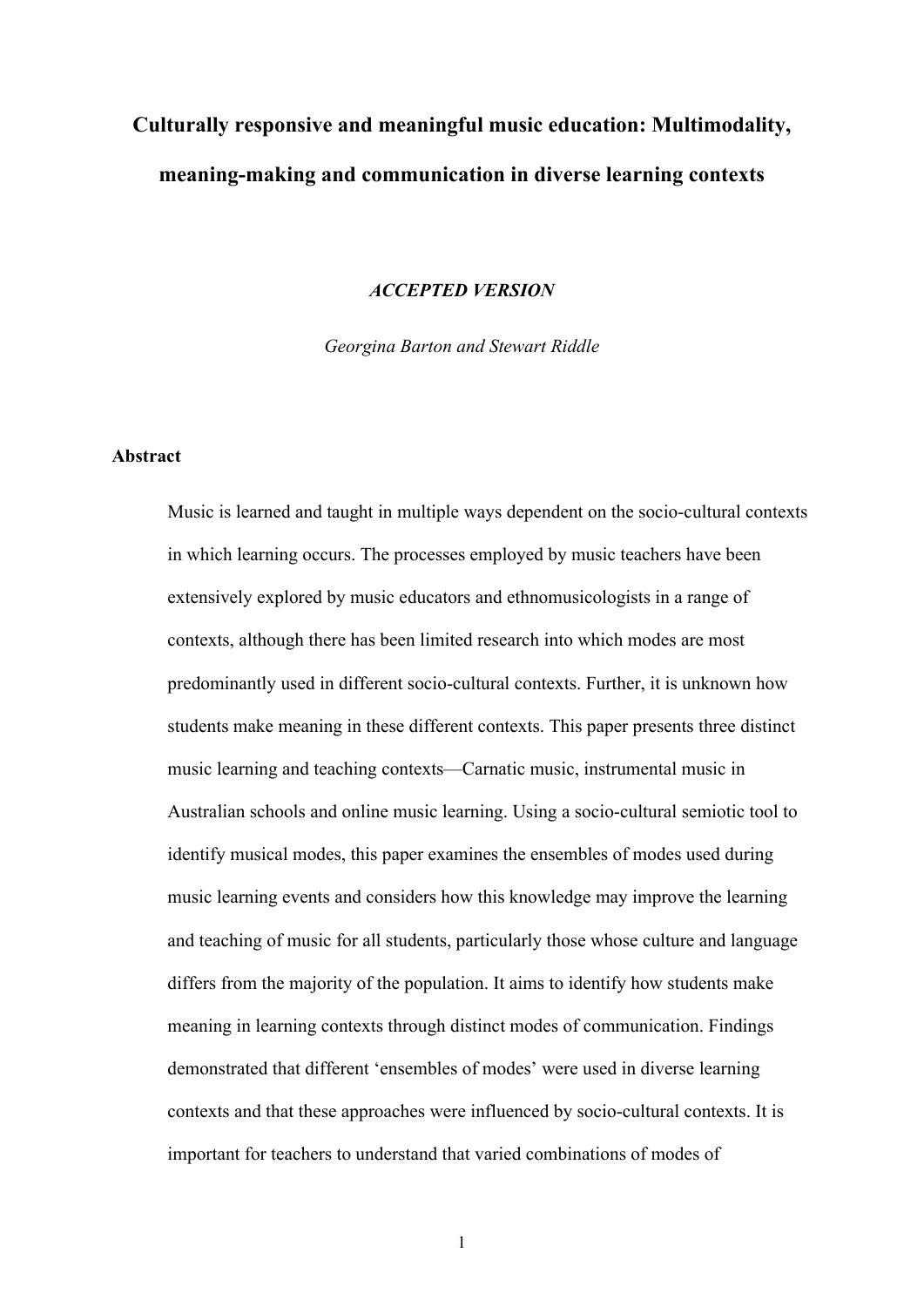communication are possible because students may find learning more meaningful when related to their own personal frames of reference. Without this knowledge, music learning and teaching practices may continue to privilege some modes over others.

#### **Introduction**

Music is learned and taught in diverse ways because the modes and methods used to transmit knowledge are influenced by the socio-cultural contexts in which learning and teaching occur (e.g., AUTHOR; Merriam, 1964). These distinct processes have been extensively explored by ethnomusicologists and music educators, including examination of the modes of transmission and acquisition used by teachers and students in formal and informal learning contexts (e.g., Campbell & Higgins, 2015; Casas-Mas et al., 2014; Folkestad, 2006; Hess, 2020; Ng, 2020; Schippers & Grant, 2016; Smart & Green, 2017). For example, Ng (2020) argued that a blend of formal, non-formal and informal pedagogies enable rich learning experiences, which connect to the interests and cultural contexts of students. Similarly, Casas-Mas et al. (2014) argued that different learning contexts 'promote different types of learning cultures in relation to the education and transmission of knowledge' (p. 320).

There is a growing body of literature that has examined the need for music education practices to be increasingly culturally responsive so that it is more meaningful for learners whose cultural and linguistic backgrounds differ from dominant populations (e.g., Bond, 2017; Carroll, 2020; Delgado, 2018; Lind & McKoy, 2016; Prest, 2020; Schippers, 2010). However, there is limited research that has investigated which 'ensembles of modes' are used in learning contexts and why. It is important for music educators to understand that privileging some modes over others may disadvantage learners who do not have lived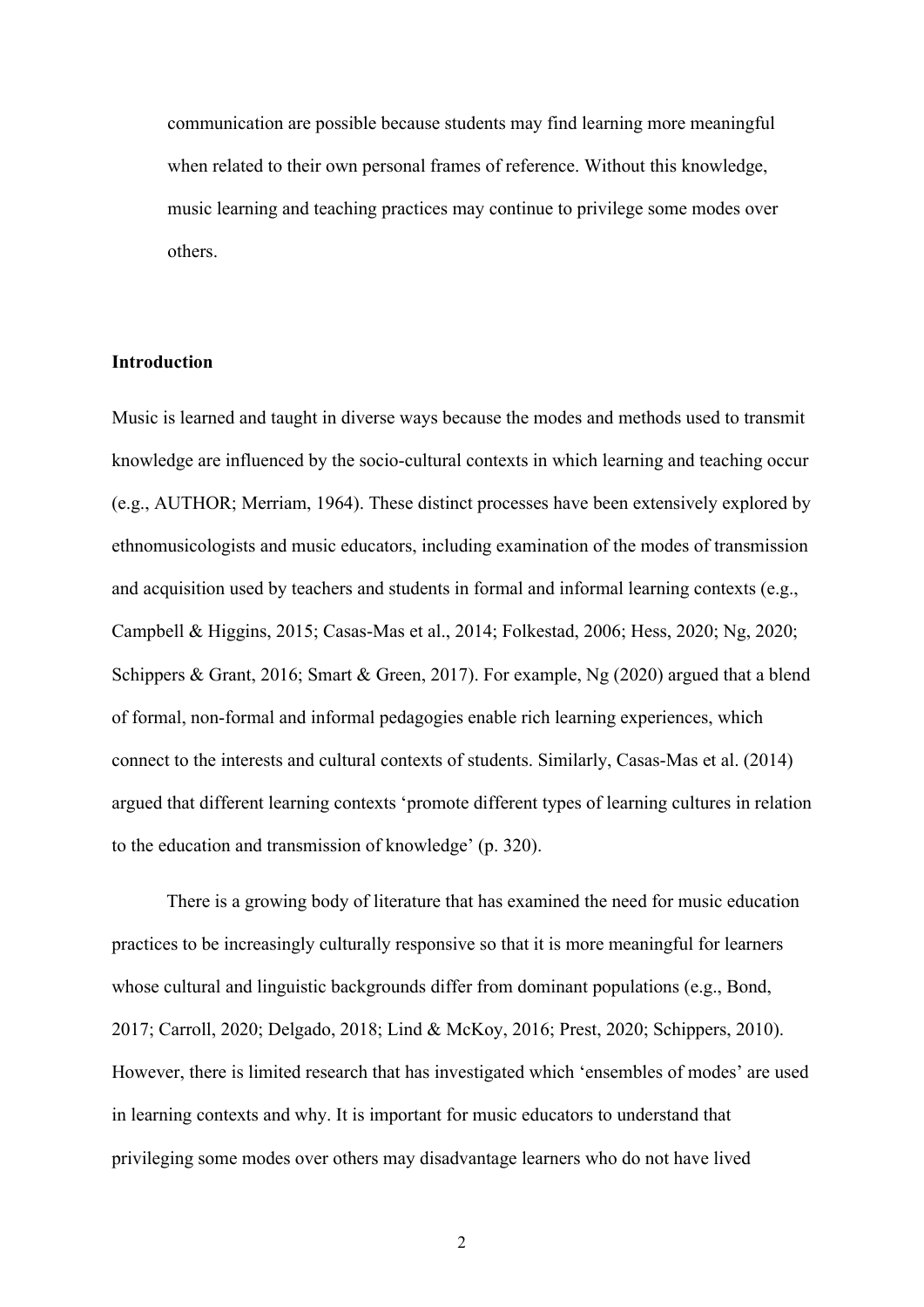experiences or frames of reference situated in these dominant modes (Gay, 2015). It is also critical that music teachers learn about culturally responsive pedagogies because students may come from different social and cultural backgrounds, and that they may continue to be disadvantaged and have their learning hindered by monomodal and monocultural music learning experiences (e.g., Carson & Westvall, 2016; Gay, 2002; Marsh et al., 2020).

This paper examines what we describe as *ensembles of modes* used in three distinct music learning and teaching contexts: Carnatic music in South India, instrumental music in Australian schools, and an online music learning environment to determine the differences in diverse music learning contexts. Much research has demonstrated that traditional Eurocentric approaches to teaching and learning music have often relied heavily on the linguistic mode (e.g., written musical notation) (AUTHOR), which leaves the other modes—auditory, visual, spatial and gestural—relatively underutilised in the pedagogical process. This does a disservice to the inherently multimodal nature of music and reduces the opportunities for diverse learners to engage in rich music learning and teaching, which draws on the potential of multimodality (e.g., AUTHOR; Jewitt et al., 2016; Kalantzis et al., 2016).

The study was guided by the following research questions: Which ensembles of modes are utilised during music learning events? How can this knowledge be considered for more meaningful learning and teaching of music in institutionalised settings for diverse learners? To answer these questions, a socio-cultural semiotic tool was used to determine which ensembles of modes were used during the music lessons. Understanding which ensembles of modes are used in music teaching and learning is important because music is taught in diverse ways and students may have different frames of reference when learning music. Many music students and teachers come from culturally and linguistically diverse backgrounds, so is important that music teachers are aware of different approaches to sharing music knowledge and skills. Without knowing the range of strategies that can be used to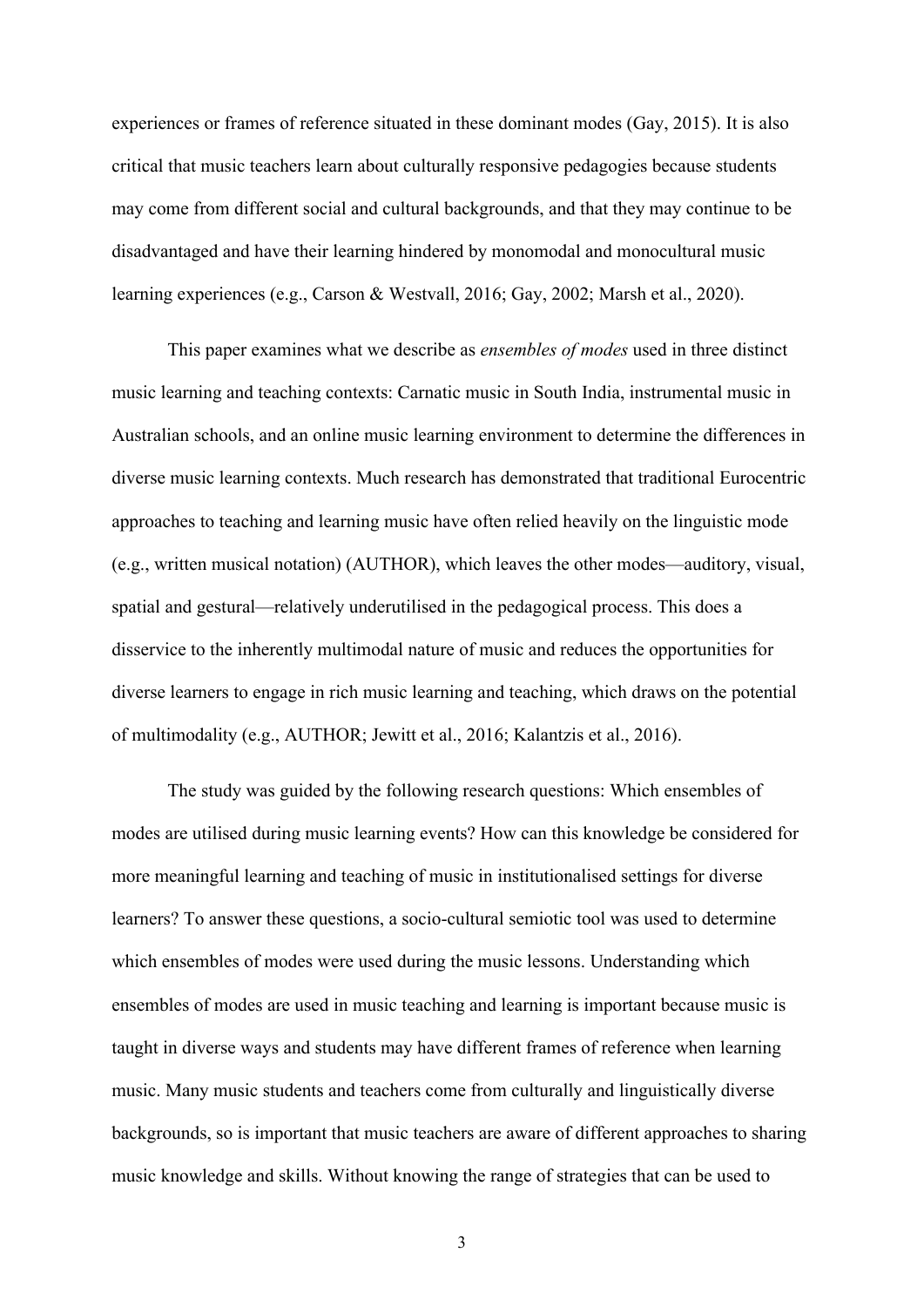teach music, there is a risk that music learning and teaching in schools and other education settings may emphasise homogenous Eurocentric approaches, advantaging some learners over others due to their prior experiences. Gay (2002) argued that when students are taught through their own cultural and experiential filters, academic achievement can improve.

Further, Benedict et al. (2015) argued that opening music education to diverse groups of learners requires that the music be culturally and contextually relevant if it is to be reflective of socially-just approaches to music-making. This means that music learning and teaching practices may be more easily accessed by non-dominant learners and/or communities. Similarly, Schippers (2005) highlighted the need for music teachers to consider the range of choices and decisions applicable to different music teaching and learning contexts through proposing the seven-continuum transmission model, which was later updated to a 12-continuum transmission model (Schippers, 2010). Schippers (2005) argued that 'transmission relates not only to learning musical material but also to the enculturation of approaches to a musical style or genre at large' (p. 62) and that issues related to context, interaction and cultural diversity should be taken into account in music learning and teaching. He argued for a need to re-examine music learning and teaching practices due to increasing cultural diversity, technological advancements, and noted that "the interactions among musical material and ideas, learner, teacher/facilitator, and learning environment have become more fluid" (2010, p. xvii) in attempting to address issues of access and socially-just music education.

Revealing the modes present in a range of music learning contexts may assist music teachers to better address the diverse learning needs and engage with the cultural experiences of students (Jurström, 2011). This approach could improve learning experiences and outcomes for students and provide more culturally responsive and appropriate pedagogical practices in music learning environments more generally.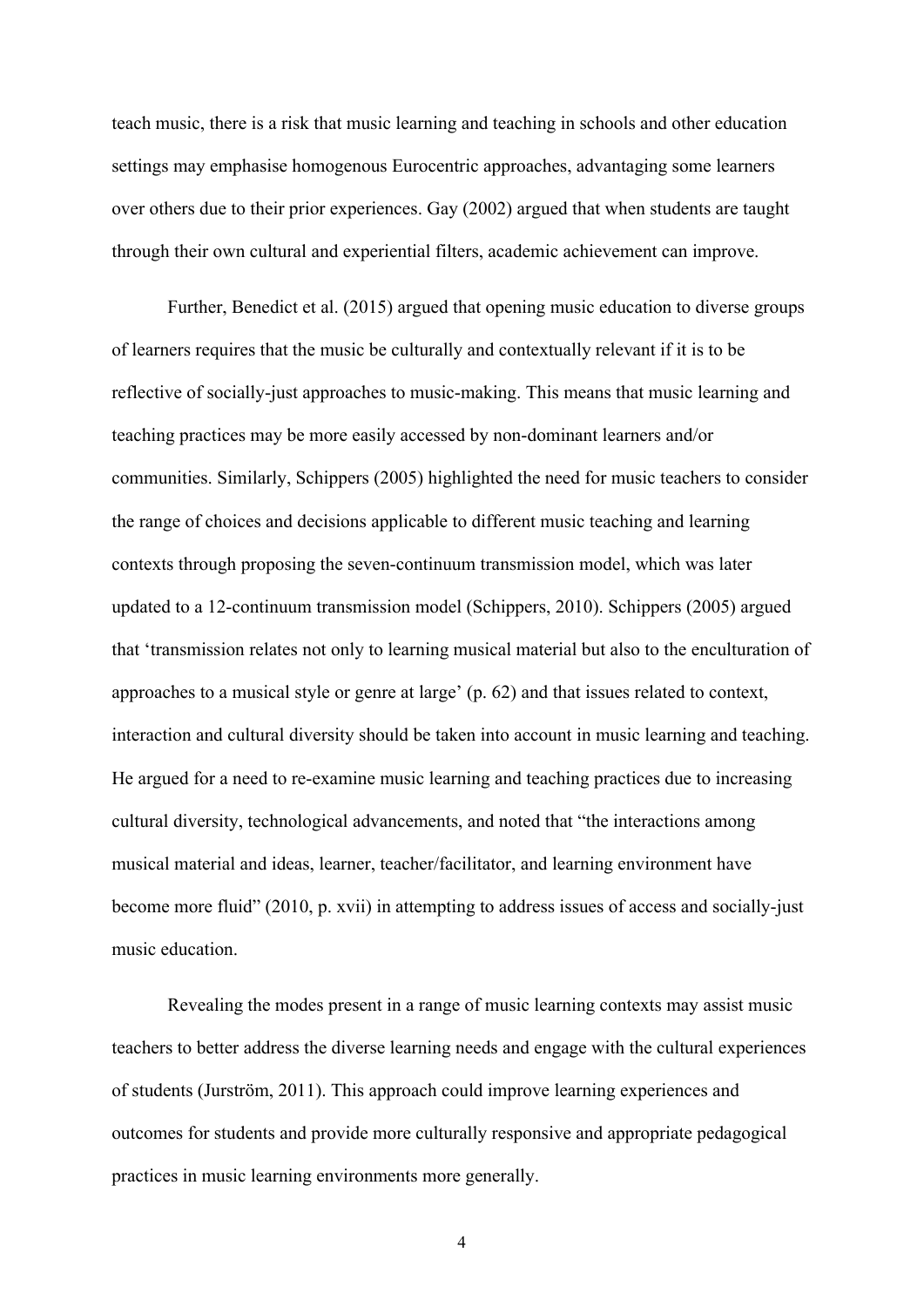## **Music, multimodality, meaning-making and socio-cultural approaches to communication**

Given the diversity of musical practices within and across cultures, a unitary definition of music is difficult to determine. For the purpose of this paper, music has been defined as the unique combinations of sounds and silences, which can be organised in a multitude of ways to create musical works (e.g., Nattiez, 1990; Walker, 2001). The extent to which a particular combination of sounds and silences observes cultural and social norms, rules and expectations in specific contexts determines whether such work can be considered music (e.g., Blacking, 1973; Lind & McKoy, 2016). Music has also been described as being inherently social and makes a contribution to cultural and social cohesion and identity (e.g., Kelly, 2016; Turino, 2008). Therefore, the process of music-making reflects diverse cultural and social ways of understanding music, including how it is taught and learned (AUTHOR).

Culture and society have a strong influence on music learning and teaching practices (e.g., Bradley, 2008; Jorgensen, 2003), so it is critical that music teachers consider and use a range of pedagogical methods with their students. Carson and Westvall (2016) argued that teachers require intercultural competence, which ultimately influences methods, to diversify normality in the music classroom, which requires that they develop sophisticated communication repertoires to co-construct meaning with culturally and linguistically diverse learners. Intercultural approaches to music-making 'have consequences for both how we think about individuals' cultural belonging and what intercultural exchange and education might be about' (Westerlund et al., 2020, p. 3).

Schippers' (2005, 2010) model addresses views from the student, the teacher and the teaching environment by exploring the learning process and issues of context. The benefit of this model is that there are no predetermined 'right or wrong' ways to view music learning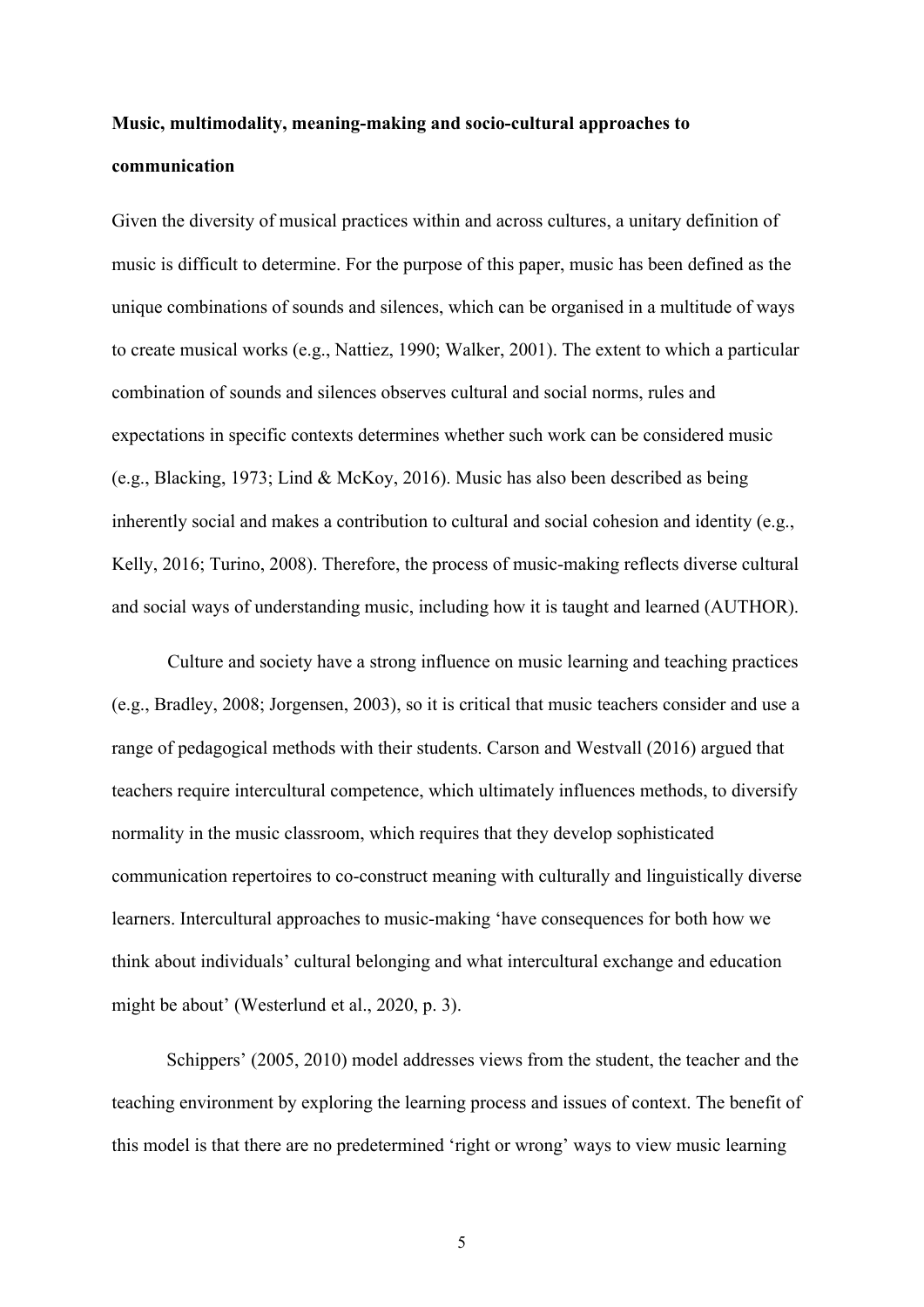and teaching, and in many contexts, transmission of music knowledge may be fluid. Schipper's model takes into account variability of the context and the ways in which music is transmitted and received, including the types of interactions present between student and teacher. Schippers (2010) argued that when analysing different cultural traditions in music, different perspectives can be employed such as from culture, institutions in which musicmaking takes place, and from the perspectives of teachers and students (p. 124). The model accounts for the possibility of multiple views of meaning-making.

Different methods of teaching music involve different modes of communication (Harrop-Allin, 2017), which can include those that rely on language, such as written or oral, sound or silence, and visual, including images such as icons and symbolism, bodily gestures and the spaces in which messages are communicated. It is through the combination of these modes that people make meaning (Cope et al., 2017). Further, multimodality is defined as the ways in which humans receive and transmit information (Anastopoulou et al., 2001). In music, information can be communicated through different ensembles of modes, in which one mode is not privileged over another.

Communication between transmitters and receivers of information is often mediated by the context in which communication occurs because the communicative action is mediated 'through operations which are concerned with conditions' (Freire, 1995, p. 1). Similarly, Unsworth (2008) claimed that the conceptualisation of communication involves language as only one form of many 'different interrelated semiotic systems' (p. 2). He explained that any communicative context can be described through semiotic choices that relate to *field, tenor* and *mode*. According to Unsworth (2008), field relates to any form of social activity, content or topics being learned, tenor is concerned with the relationship between participants involved in the learning and mode regards the channels of communication being used. Kress and van Leeuwen (2006) argued that there are three meta-semiotic meanings related to field,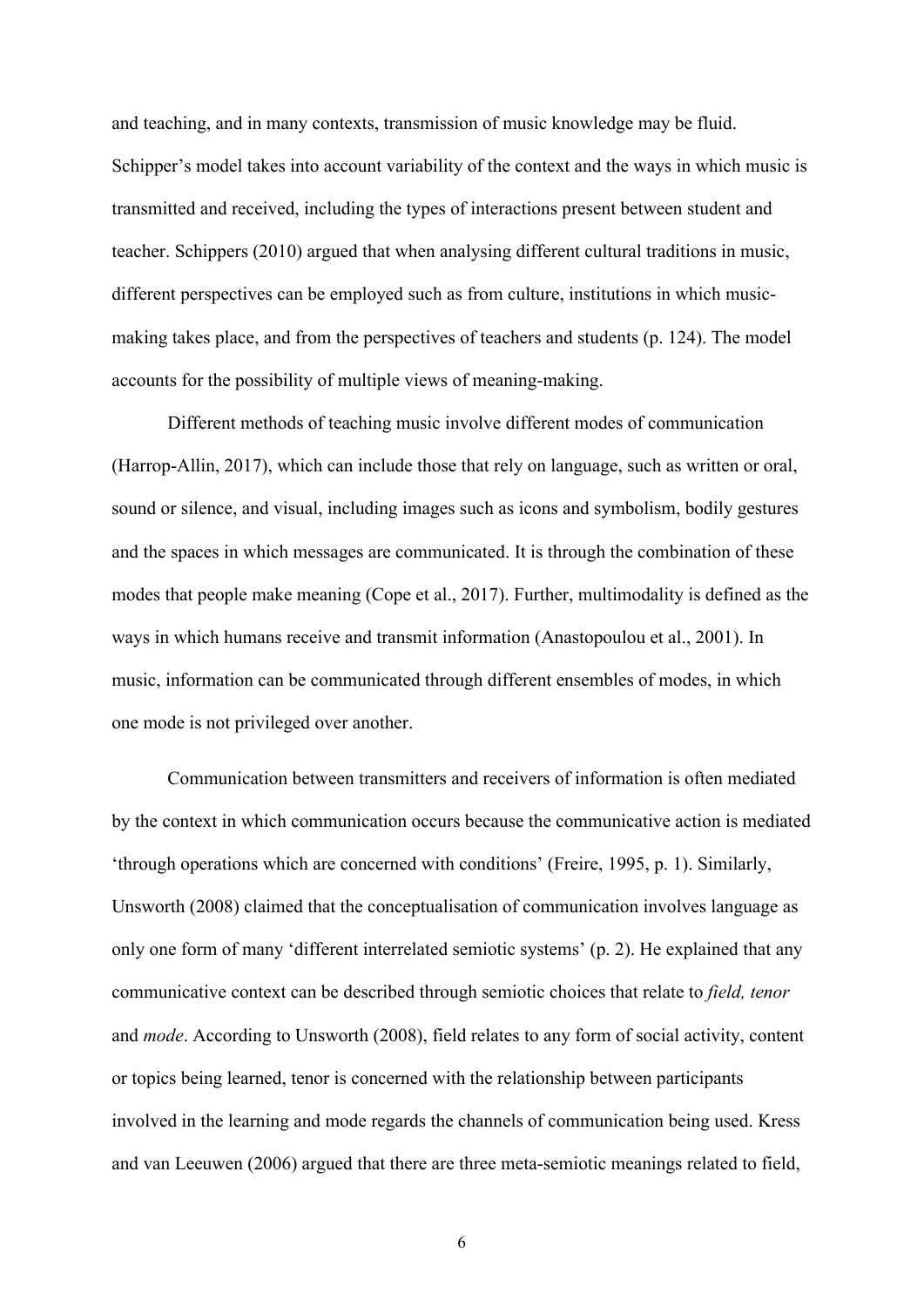tenor and mode—representational, interpersonal and compositional meanings. Any interaction between teacher and student can be considered to be a learning episode that represents these meanings.

The interrelationship between music content and the ways in which it is shared within particular contexts is complex. As Schippers' (2005, 2010) framework suggests, all aspects of learning and teaching music are movable across time, space and context and how these dimensions interact determine the ways in which meaning is made. Schippers (2010) argued that 'the framework is essentially nonprescriptive and nonjudgmental. Positions are likely to vary from tradition to tradition, from teacher to teacher, from student to student, between phases of development, from one individual lesson to another, and even within single lesson' (p. 125). However, this does not mean that an attempt to consider how representational, interpersonal and compositions meaning can be made through music teaching and learning.

#### **Multimodal music teaching**

With an increasing diversity of students and musical genres, music education needs to keep up-to-date with diverse practices (Smith, 2016). Unfortunately, many studies continue to report that music teaching within institutionalised settings remains largely Eurocentric and teacher-centred (e.g., Green, 2017; Lu & Lum, 2016). In such situations, the teacher is considered to be the holder of knowledge, which is transmitted to students. Rinker (2011) described this as being a mono-cultural approach, in which students from one cultural background learn 'the mores and values of another single culture' (p. 19). Aside from aurality being present in all music learning, it has been shown that a Eurocentric approach to music learning has a large reliance on the written score and teacher talk (AUTHOR). Such practices could result in students disengaging from music learning and affect the number of students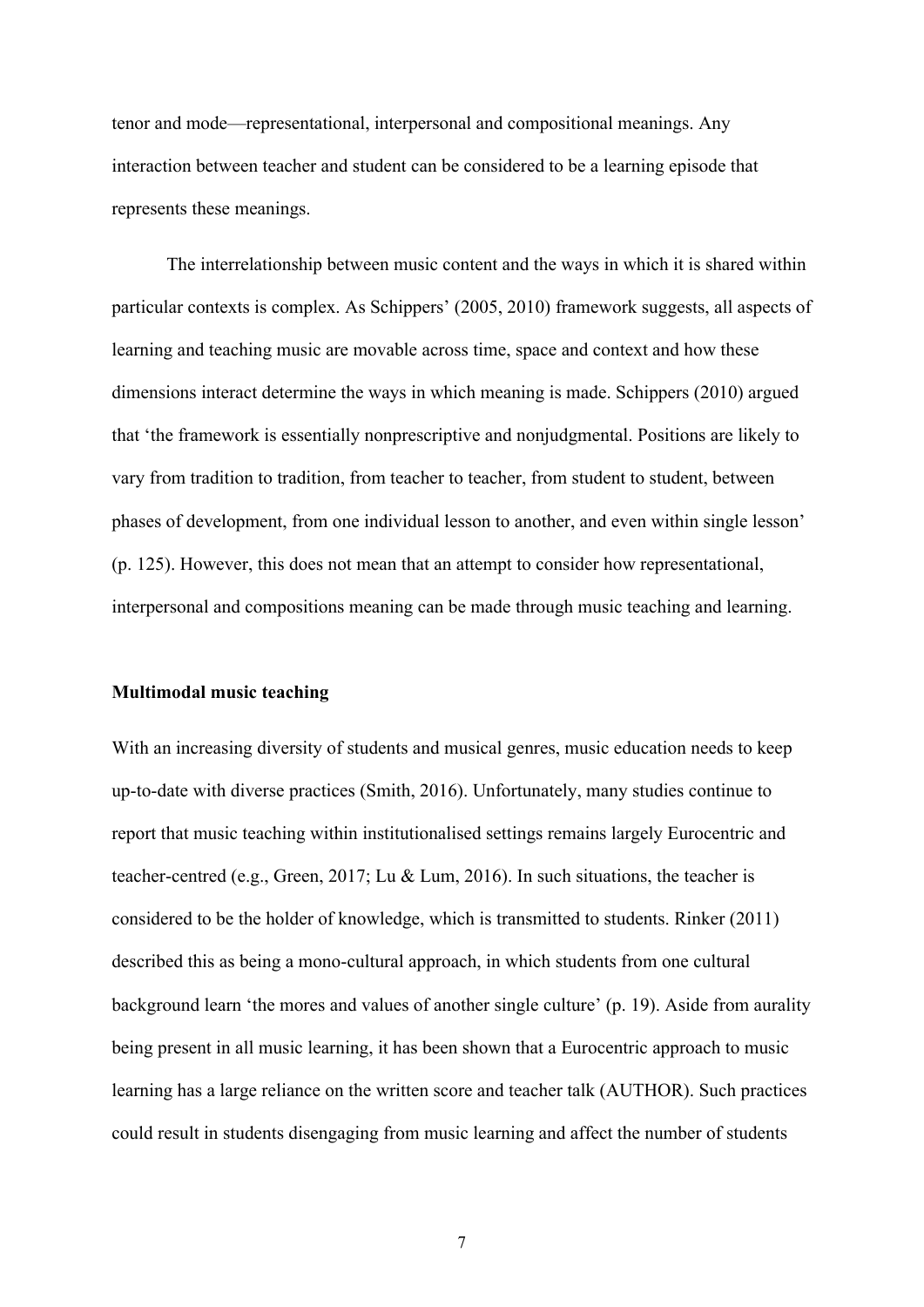selecting music to study at school because their cultural and social needs will not be met (AUTHOR; Ng & Bahr, 2000).

Jurström's (2011) work on multimodal meaning-making is one exception, in which he explored how 'semiotic resources are used, organised and transformed by the conductors, and how they function as representations of how the music can be learned and performed by the singers, form the basis of my multimodal model for musical meaning making' (p. 17). Jurström presented a model of multimodal meaning-making that aimed to demonstrate how the transformative processes of music learning and performance are complex and warrant further attention.

Much ethnomusicology research has acknowledged that transmitters of music knowledge often encourage learners to actively participate in music-making practices and processes (e.g., Harrop-Allin, 2017; Small, 1998). Such processes may include teacherdirected pedagogies alongside a range of culturally and socially appropriate methods, including observation of the performance of teachers and others, immersion into music cultures and moving to music (e.g., Harris, 2014; McPhee, 1938; Waldron, 2009). Understanding and practicing a range of strategies is important for music educators to enable them to effectively address diverse students' learning needs and ensure that one transactional mode is not privileged over others (AUTHOR).

Not only should the pedagogical approaches towards music learning be considered but also aspects such as those recognised by Schippers (2010). Music content should be varied as much as possible and encouragement for students to innovate on practice. The context and interaction between teacher/student, student/student, and even visiting artists could also be varied so that students experience cultural diversity. If teacher-centred and Eurocentric approaches continue in music education, many students who bring diverse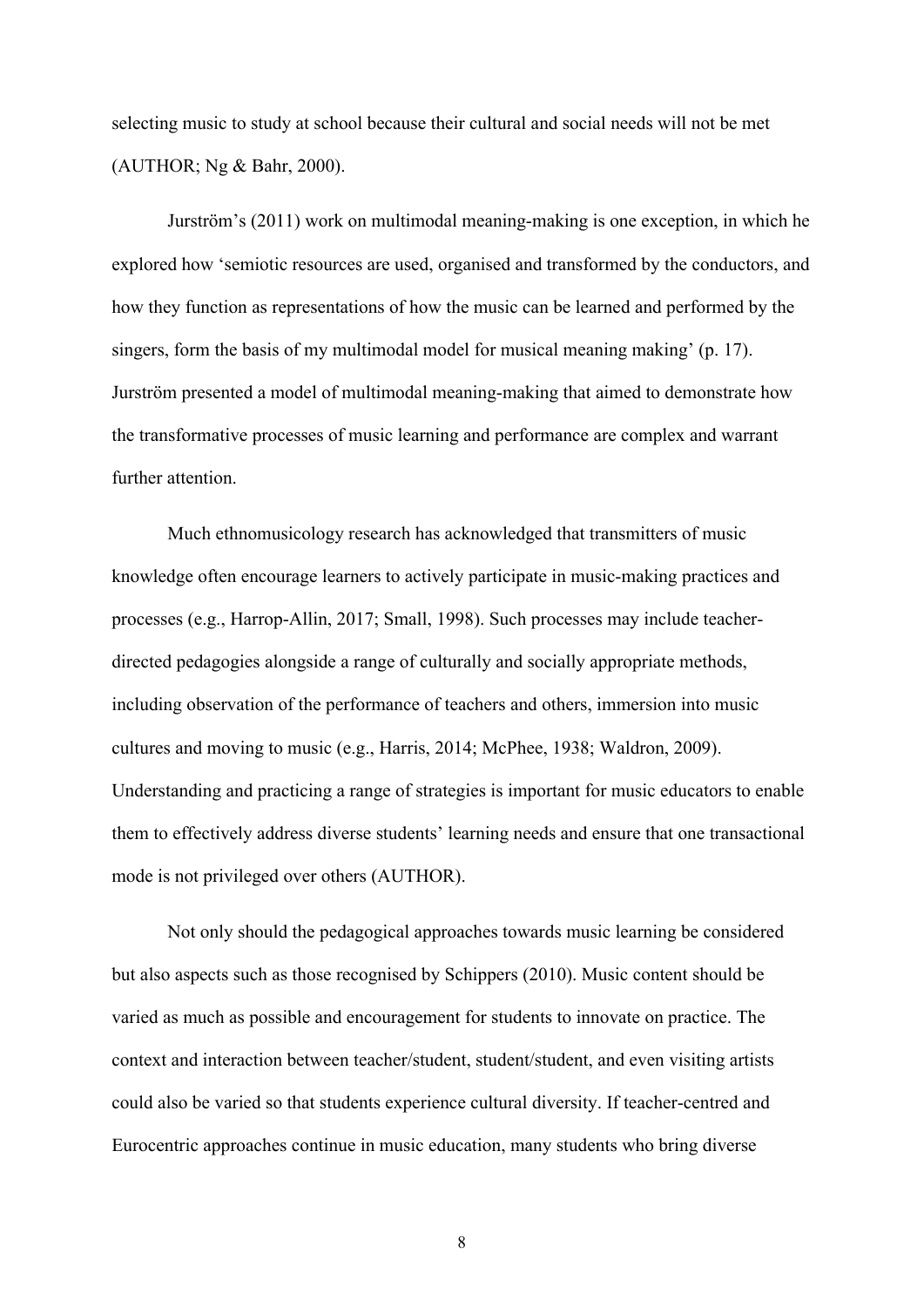understandings of music and learning to their encounters with music curriculum could continue to be disadvantaged.

#### **Music learning and teaching is inherently multimodal**

Music has specific socio-culturally assigned meanings and consequently, the behaviours associated with music-making cannot be isolated from the social and cultural contexts in which music-making occur (Walker, 2001). Elliott and Silverman (2015) contended that the meaning of music is located in the music-making process rather than dominant norms and practices, such as those found in music education in schools (AUTHOR; Rinker, 2011). If music knowledge continues to be divided and not shared as a connected whole as valued in many music cultures, there may be a risk of 'ignoring areas such as expressive character, value systems, and spirituality, which are the areas that link the musical experience to the fabric of life as lived beyond the confines of the classroom and academe' (Boyce-Tillman, 2004, p. 102).

Further research has explored the innate social nature of music learning (e.g., Brandler & Peynircioglu, 2015; Merriam, 1964), suggesting that 'when people engage with others in the music-making process they tend to identify as part of a group and value their role as an individual within the group' (AUTHOR). Consequently, consideration of the roles and responsibilities within music learning contexts is important for teachers and students. These roles may influence the ways in which music is communicated and understood. For example, one member in a rock band may lead the group's performance through various gestural indicators such as a head-nod, counting in and other visual cues (Gaunt & Westerlund, 2013; Vulliamy & Lee, 2016). In other music learning contexts, learners are expected to observe before attempting to play sections of the music when indicated and they are taught small patterns to play along with the entire group (Dunbar-Hall, 2014).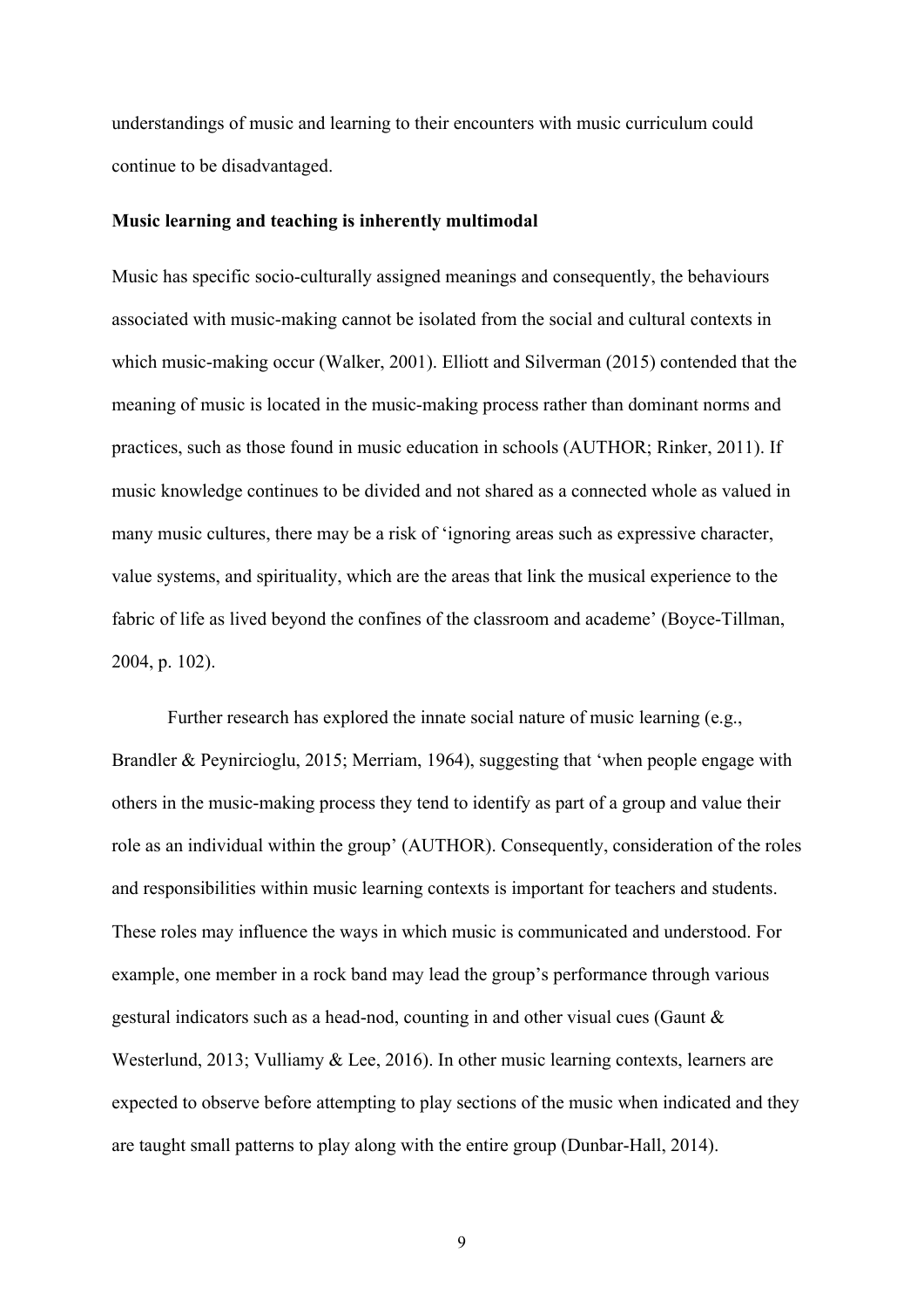Unsurprisingly, the aural mode is central to learning music. As previously highlighted, music involves the use of sounds and silence to create musical works and performances. The ability to listen is crucial in music learning, although other modes are used in ensemble with aurality in teaching music. The socio-cultural context in which music is learned affects the ways it is taught and the ensembles of modes utilised (Arzarello & Paola, 2007). As such, attendance to the meaning-making processes that are unique to the cultural and linguistic traditions and practices within socio-cultural contexts provides significant opportunities for rich engagement in music performance and learning.

Campbell (2016) explored and compared methods in different contexts, including Dalcroze, Orff, Suzuki and Kodaly, and determined that the following modes are prevalent in music learning: receptive/aural—listening; receptive/visual—reading music; and receptive/kinaesthetic—touching and feeling (e.g., holding an instrument or feeling a beat). Campbell (2016) identified that each of the music learning contexts tended to focus on one mode of learning and suggested that 'the balance of experiences in these modes is present in the programs of successful music teachers' (p. 213). Therefore, this paper presents empirical data from three diverse music learning and teaching contexts to identify modes and ensembles of modes that were most predominantly used in more than 60 learning episodes. Examples of a typical episode are shared from the three music environments, including South Indian and Australian Carnatic music teachers, instrumental music learning contexts in Queensland schools and a home-based online music learning environment. The analysis of how 'ensembles of modes' are interwoven in music-making and meaning-making provides a useful basis from which to consider the implications for teaching and learning in education settings (e.g., classrooms, studios, other formal and informal music learning environments), especially for culturally and linguistically diverse learners.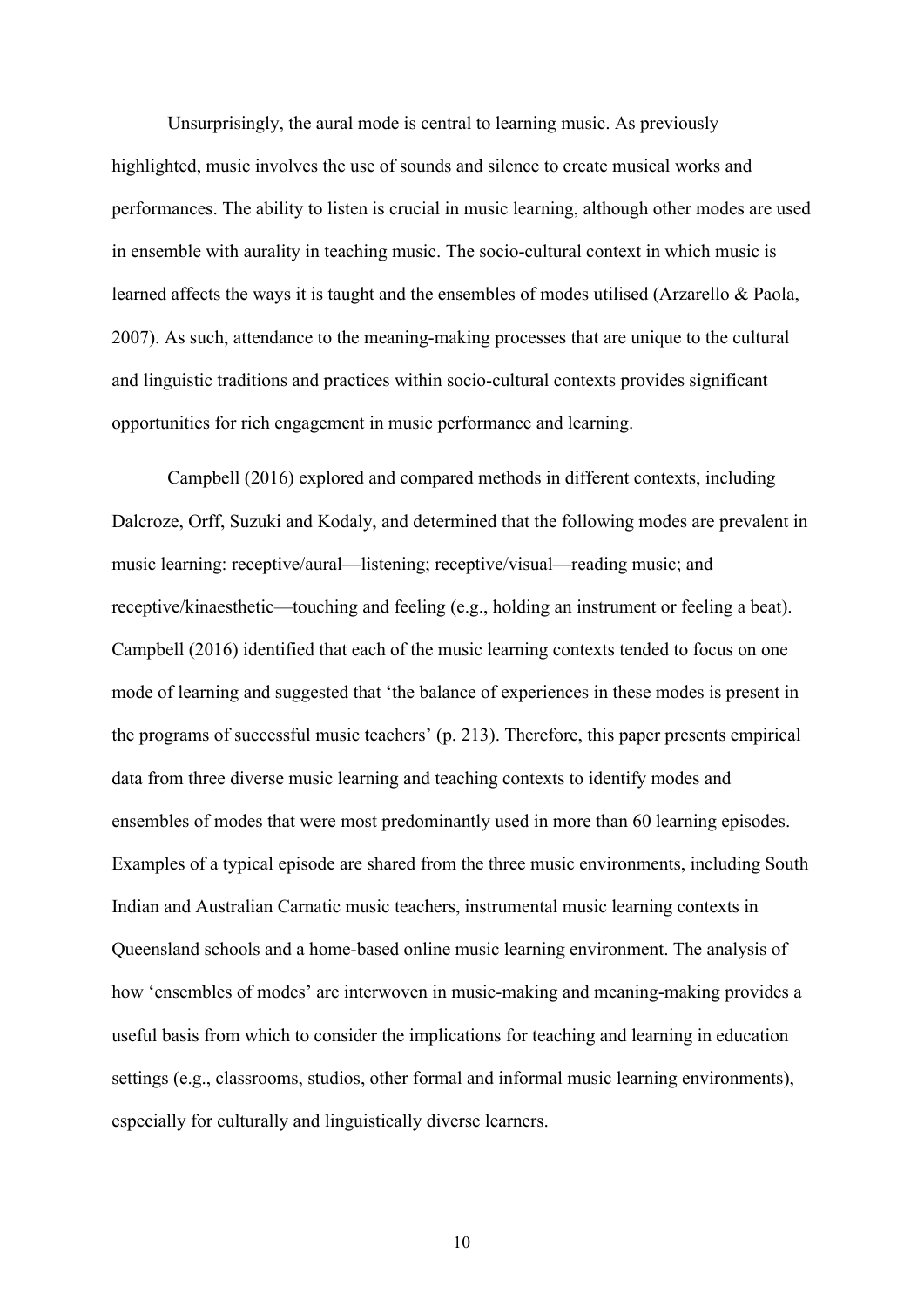#### **Research design**

The authors of this paper are experienced school music teachers now working in teacher education, who continue to participate in music-making practices, while advocating and researching multimodality in the arts and its potential for language, literacy, communication and meaning-making practice (AUTHOR). For example, AUTHOR spent a year in South India learning Carnatic music—both vocal and violin—and has continued these studies with an Australian-based Carnatic music teacher. She was interested in how the strategies used in both contexts compared with how music teachers taught in instrumental music teaching contexts in schools in Queensland. AUTHOR has played in rock bands since he was thirteen and continues to record and release music commercially. With over 20 years of collective music teaching experience, we recognised that many of our students were disadvantaged due to the heavy focus on traditional approaches to reading and writing music notation—in which predominantly Eurocentric notion systems were central to the practices of musical literacy and meaning-making. We were interested to know more about how these students—who were composing and performing contemporary and electronic music—learned their art. Consequently, we developed the following research questions for this study:

- 1. What ensembles of modes are utilised during music learning episodes?
- 2. How can the utilisation of ensembles of modes improve the learning and teaching of music in schools and other music education settings?

This paper draws on data collected for a qualitative ethnographic study, in which AUTHOR acted as a participant–observer during each of the music learning and teaching contexts. Ethics approvals were provided by [UNIVERSITY] and participants provided informed consent to participate in the project. The teachers/learners in this project were given the opportunity to view the data once analysed to ensure they were satisfied with the ways in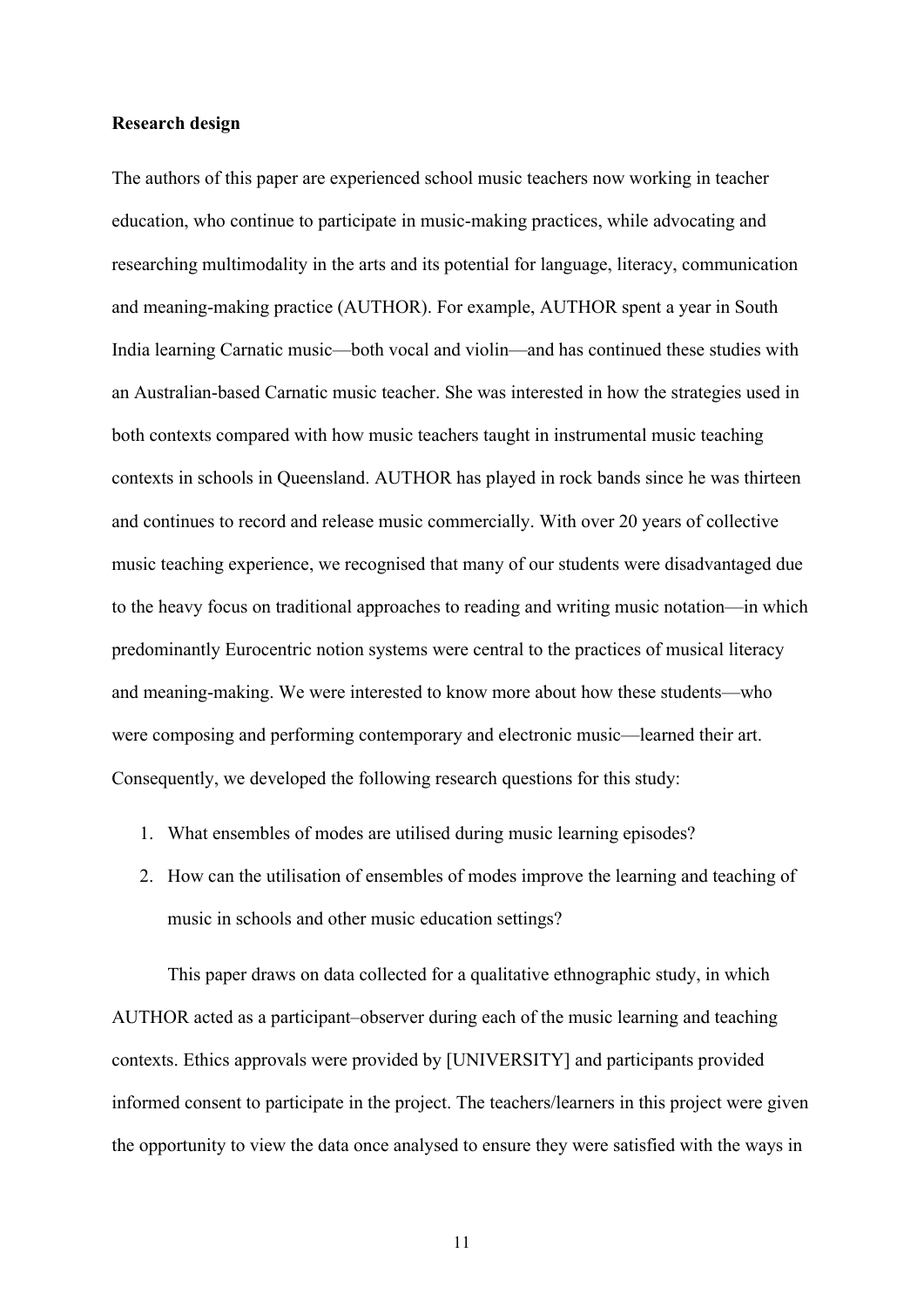which their teaching and lessons were represented. Data were analysed using a socio-cultural semiotic tool, which was drawn from work by Unsworth (2008) and Kress and van Leeuwen (2006) in the field of social semiotics. In addition, scholarly research on socio-cultural communication was used to identify instances of interaction and cultural exchanges. According to Adams (2005), communication involves social interaction, verbal and nonverbal pragmatics and receptive and expressive language processing.

Further, Adams (2005) noted that communication can be theorised as a symbolic process, which produces and reproduces shared socio-cultural patterns. An ethnographic perspective of communication, alongside a semiotic view, were used to analyse each music lesson. For this paper, we share a sample lesson from each context to illustrate the customary patterns of learning and teaching from each teacher and context. An in-depth mapping analysis, which identified the modes and ensemble of modes used during the lessons is highlighted in Table 1:

| Timecode | Learning/teaching activity and meta-      | Ensembles of modes used to communicate               |
|----------|-------------------------------------------|------------------------------------------------------|
|          | semiotic meanings—representational        | information (compositional meaning)                  |
|          | and interpersonal                         |                                                      |
| 0:00:00  | A description of the interaction          | Aural/sound (refers to music performance)            |
|          | between teacher and student and           | Gestural/embodied (movement of bodies in learning    |
|          | whether it relates to representational or | space)                                               |
|          | interpersonal meanings and cultural       | Language/linguistic—written or oral                  |
|          | practices                                 | Visual/image (musical score)                         |
|          |                                           | Spatial/structural formation of learning environment |
|          |                                           | (between teacher, students and objects)              |

Table 1: Analytical approach: Mapping modal ensembles in music learning episodes

### **Research findings**

#### *Carnatic music context*

Table 2 presents a typical lesson in the Carnatic music context. Representational meaning

was present when music was performed or read from notations written in a small book.

Interpersonal meaning featured in relation to the relationship between the teacher and student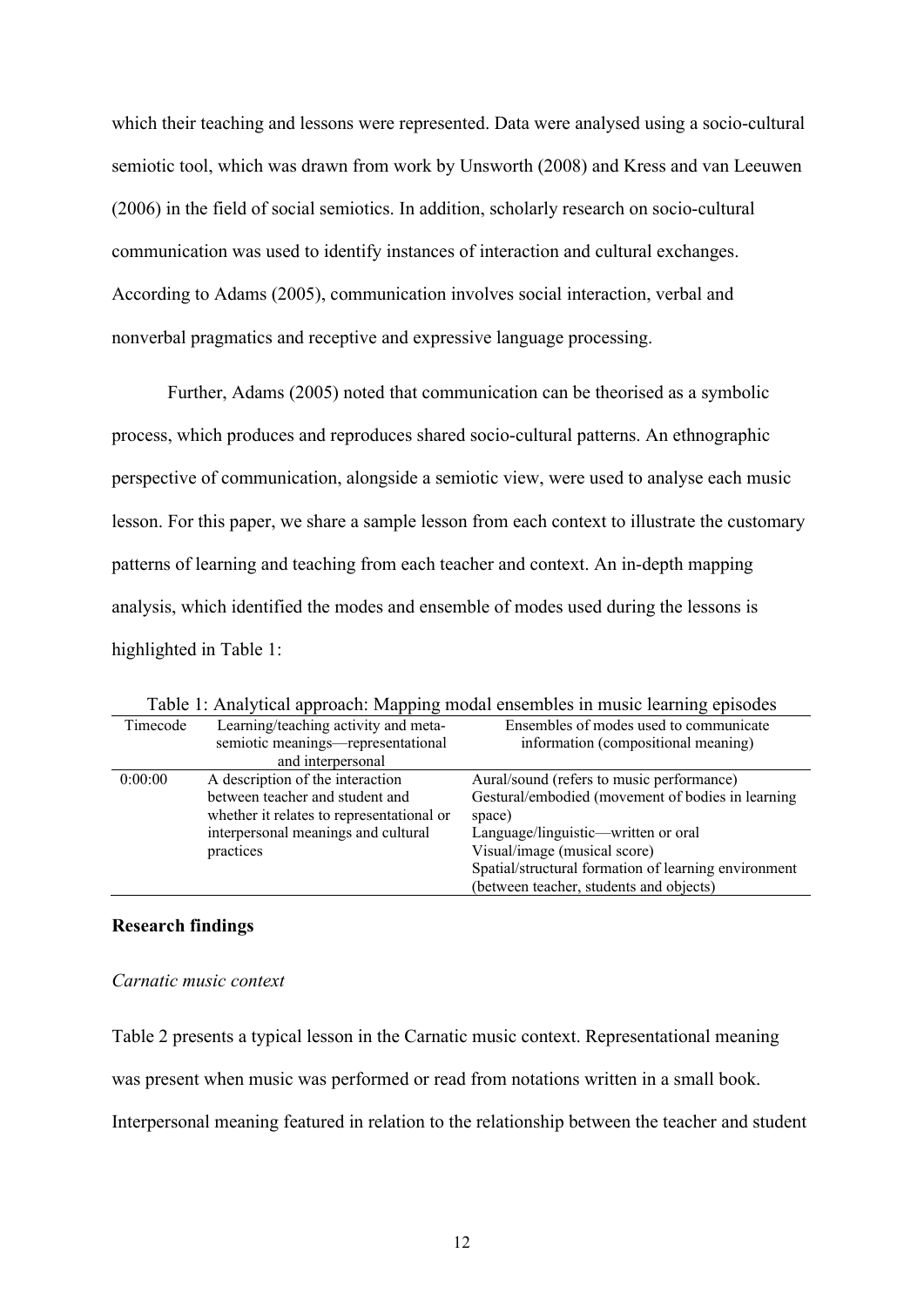and when the teacher guided the student as to what to do during the lesson. Further,

interpersonal meaning occurred when the teacher and student performed together.

|            |      |         | $\frac{1}{2}$ , $\frac{1}{2}$ , $\frac{1}{2}$ , $\frac{1}{2}$ , $\frac{1}{2}$ , $\frac{1}{2}$ , $\frac{1}{2}$ , $\frac{1}{2}$ , $\frac{1}{2}$ , $\frac{1}{2}$ , $\frac{1}{2}$ , $\frac{1}{2}$ , $\frac{1}{2}$ , $\frac{1}{2}$ , $\frac{1}{2}$ , $\frac{1}{2}$ , $\frac{1}{2}$ , $\frac{1}{2}$ , $\frac{1}{2}$ , $\frac{1}{2}$ , |                          |
|------------|------|---------|---------------------------------------------------------------------------------------------------------------------------------------------------------------------------------------------------------------------------------------------------------------------------------------------------------------------------------|--------------------------|
| 26         | Maya | 0:00:00 | - There was a shrine where I was expected to pay                                                                                                                                                                                                                                                                                | Embodied/visual          |
| Lesson no. |      |         | my respects to the gods/goddesses prior to and                                                                                                                                                                                                                                                                                  |                          |
|            |      |         | after each lesson (cultural practice)                                                                                                                                                                                                                                                                                           |                          |
|            |      |         | - Tuning of violin occurred at the beginning of                                                                                                                                                                                                                                                                                 | Embodied/aural           |
|            |      |         | every lesson (representational)                                                                                                                                                                                                                                                                                                 |                          |
|            |      |         | - I would often practice my pieces (while Maya<br>was outside of the room)                                                                                                                                                                                                                                                      |                          |
|            |      | 0:04:36 | - Maya enters room and asks, 'How are you?' She                                                                                                                                                                                                                                                                                 | Embodied/aural/visual    |
|            |      |         | often said my practice was good or needed work                                                                                                                                                                                                                                                                                  |                          |
|            |      | 0:04:52 | (interpersonal)                                                                                                                                                                                                                                                                                                                 | Spatial/linguistic/oral  |
|            |      |         | - Maya would sit on the floor and tune her own                                                                                                                                                                                                                                                                                  |                          |
|            |      |         | violin and then expect me to play Sa, Pa, Sa', Pa,                                                                                                                                                                                                                                                                              |                          |
|            |      | 0:04:55 | Sa together as an offering to her favourite god                                                                                                                                                                                                                                                                                 | Embodied/aural           |
|            |      |         | Ganesh (this musical phrase opened and closed                                                                                                                                                                                                                                                                                   |                          |
|            |      |         | every lesson) (representational and                                                                                                                                                                                                                                                                                             |                          |
|            |      |         | interpersonal/cultural practice)                                                                                                                                                                                                                                                                                                |                          |
|            |      |         | She would then say 'Start here' pointing to a                                                                                                                                                                                                                                                                                   |                          |
|            |      |         | page in my handwritten book (representational)                                                                                                                                                                                                                                                                                  |                          |
|            |      | 0:04:56 | - I play the piece by myself                                                                                                                                                                                                                                                                                                    |                          |
|            |      |         | - Start again with Maya playing with me                                                                                                                                                                                                                                                                                         | Linguistic/embodied      |
|            |      |         | - Start again and stop when get to sections she isn't                                                                                                                                                                                                                                                                           |                          |
|            |      | 0:06:23 | happy with 'See here' 'fingers here' sometimes                                                                                                                                                                                                                                                                                  | Embodied/aural           |
|            |      | 0:08:48 | Maya would expect me to sing first the svara and                                                                                                                                                                                                                                                                                | Embodied/aural/visual    |
|            |      |         | then the Sanskrit before playing the piece on the<br>violin (interpersonal)                                                                                                                                                                                                                                                     |                          |
|            |      |         | - Good—start next piece                                                                                                                                                                                                                                                                                                         | Linguistic/oral/embodied |
|            |      | 0:11:01 | - We would work through the piece together-                                                                                                                                                                                                                                                                                     | /aural                   |
|            |      |         | phrase by phrase—Maya playing it first and then                                                                                                                                                                                                                                                                                 |                          |
|            |      |         | I would. She would encourage specific                                                                                                                                                                                                                                                                                           |                          |
|            |      |         | approaches to using <i>gamaka</i> (interpersonal and                                                                                                                                                                                                                                                                            | Linguistic               |
|            |      |         | cultural practice)                                                                                                                                                                                                                                                                                                              | Embodied/aural           |
|            |      |         | - Join phrases together and play together several                                                                                                                                                                                                                                                                               |                          |
|            |      | 0:18:42 | times                                                                                                                                                                                                                                                                                                                           | Embodied/aural           |
|            |      | 0:19:22 | - Maya explained what I should practice for next                                                                                                                                                                                                                                                                                |                          |
|            |      |         | time (representational)                                                                                                                                                                                                                                                                                                         | Linguistic/visual        |
|            |      |         |                                                                                                                                                                                                                                                                                                                                 |                          |
|            |      | 0:29:37 |                                                                                                                                                                                                                                                                                                                                 |                          |

Table 2: Typical Carnatic music lesson with Maya

Embodied and aural modes were most predominantly used with this teacher. Interestingly, the oral/linguistic mode had limited usage, which was largely due to language differences. Although the teacher in the South Indian context could speak a small amount of English, limited spoken communication occurred during the music lessons. Spatial mode played an important role in this context because both the student and teacher sat on the floor opposite each other (shown in Figure 1):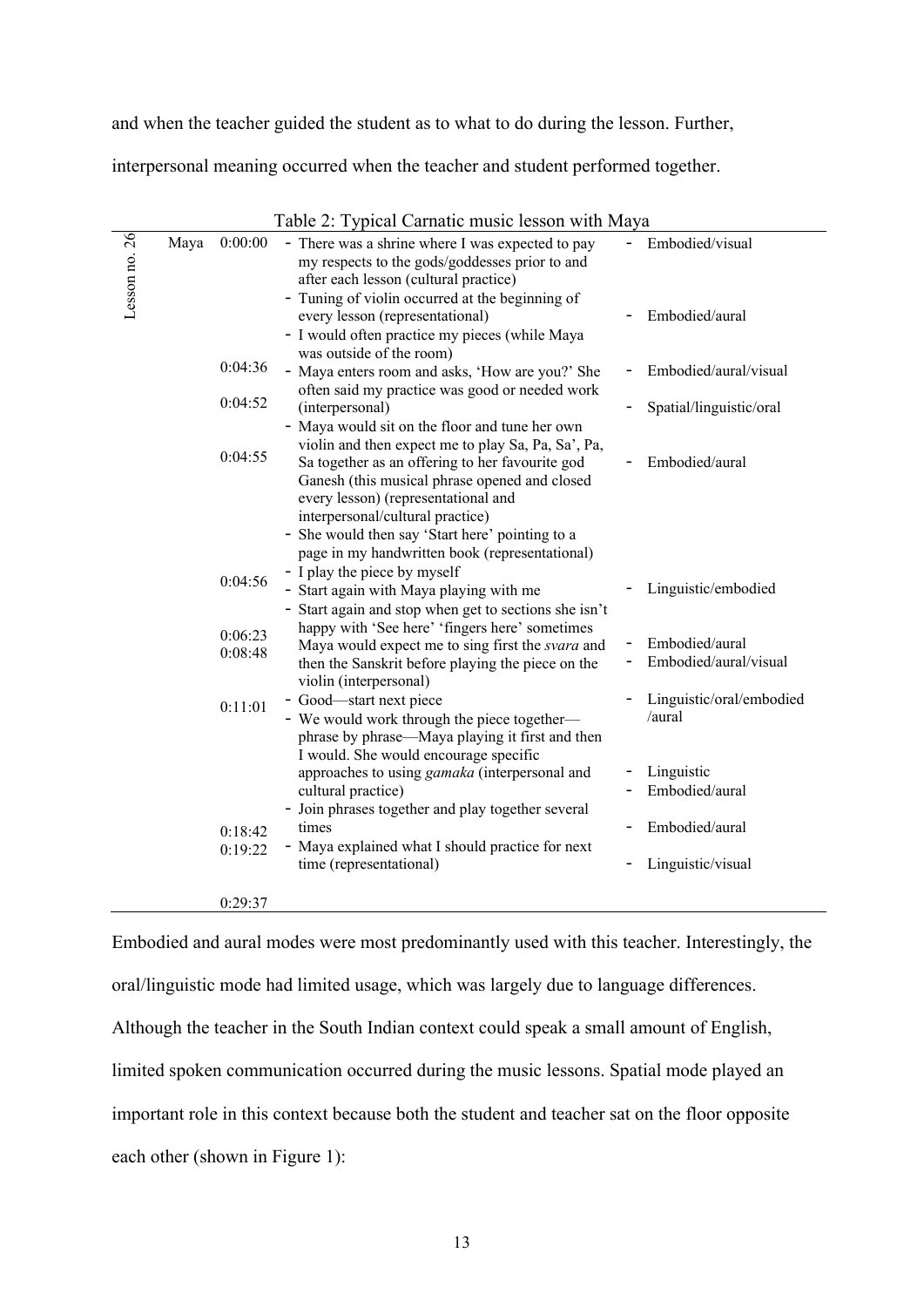

Figure 1: Spatial features of the Carnatic music learning environment

There was also a space to worship Hindu deities prior to and after each lesson. The visual mode featured in the text that the student was expected to purchase as well as a book in which the teacher wrote the *svara* (sol-fa) for the student. A basic representation of the music was provided, although no *gamaka* or ornamentation was transcribed. An example of the music notation is provided in Figure 2:



Figure 2: Transcribed Carnatic piece using traditional sol-fa The ornamentation expected to be played is not notated.

In this visual notation, several codes and conventions were used to direct the performer. The first line indicates the sol-fa note or *svara—*Sa, Ri, Ga, Ma, Pa, Dha, Ni and Sa. Beneath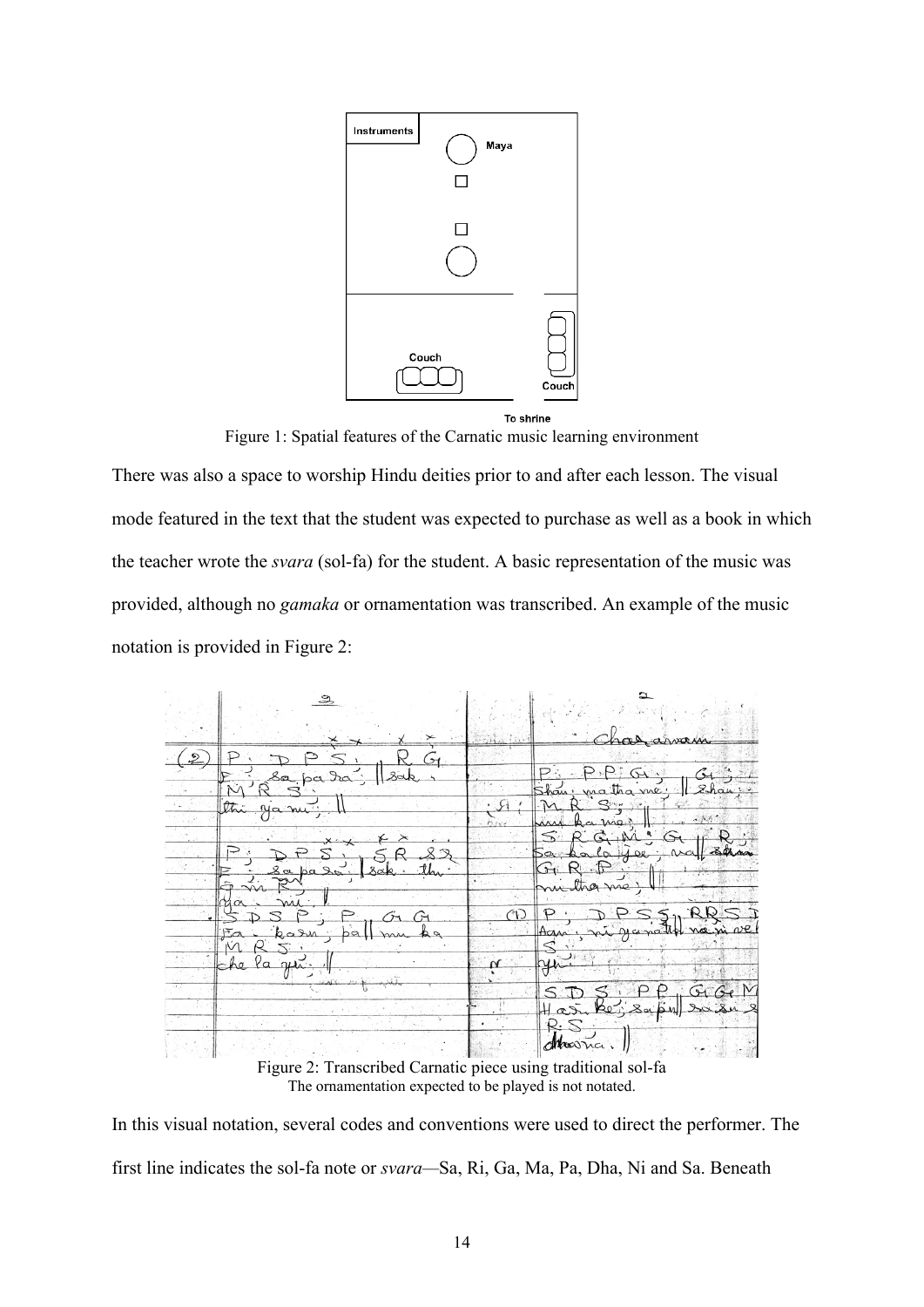these *svara* are the Sanskrit words for the song. The double lines '||' indicate the end of a phrase and ';' indicates a note doubled in length and a ' above a *svara* indicates an octave higher (these have also been substituted with 'x' above the notes to be more easily read). This representational meaning is only the basic melody which is to be played. In South Indian music, extensive ornamentation or *gamaka* are included in performance. *Gamaka* might include sliding or wavering between two notes and often uses micro-tones—notes that are not included in a tempered Western scale.

#### *The instrumental music learning environment in Queensland, Australia*

In this music learning environment, the focus on the written score placed on a music stand constituted the representational meaning. Embedded in this meaning was the interpersonal relationship between the student and teacher, particularly when performing the set pieces. Interpersonal meaning was also associated with the verbal dialogue between student and teacher. Interpersonal meaning also played out in the music performance, as Karl would often talk about how a piece should be played so that the audience understands the musical messages inherent in the work and intended by the composer. Table 3 displays a typical music lesson with Karl.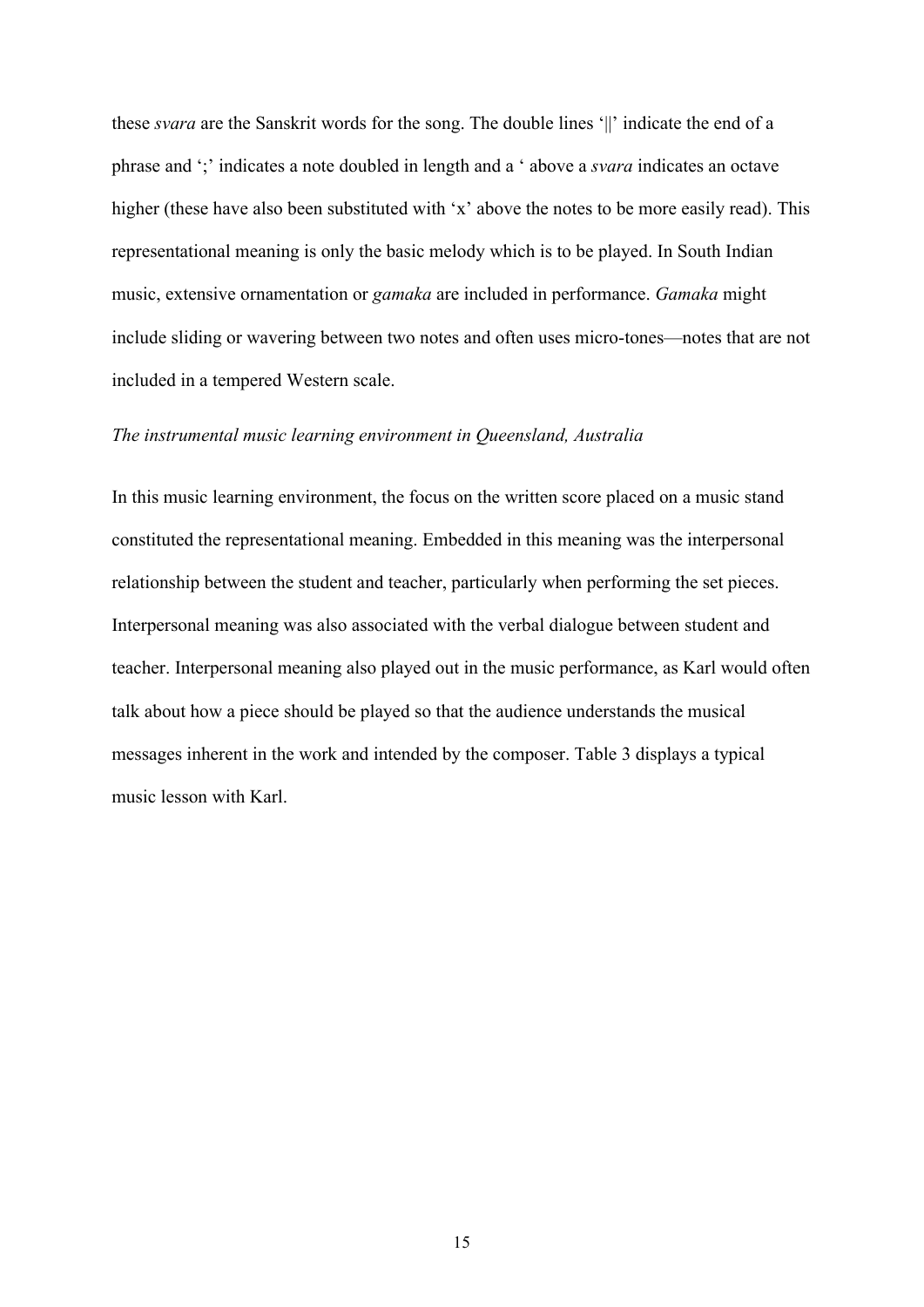Table 3: Typical lesson with Karl in the Queensland instrumental learning environment

| Lesson no. 49<br>Karl | 0:00:00 | - When I entered Karl's house we usually chatted about<br>how things were and what has been happening since our<br>last lesson (interpersonal and cultural practice)                                       | Linguistic/spatial/oral          |
|-----------------------|---------|------------------------------------------------------------------------------------------------------------------------------------------------------------------------------------------------------------|----------------------------------|
|                       | 0:06:01 | - Karl then invited me to play one of the set pieces I have<br>been working on by reading a music score placed on a<br>music stand (representational meaning)                                              | Embodied/aural/visual            |
|                       | 0:06:48 | - When I play as section he felt needed more focus and<br>work he stopped me playing and explained verbally how<br>it should be played                                                                     | Linguistic/oral                  |
|                       | 0:07:39 | - He then played the section himself-talking either during<br>playing it or before and after (often this would be a slower<br>version of what is expected and then at speed)<br>(representational meaning) | Linguistic/visual/aural/embodied |
|                       | 0:09:52 | - A lot of the talk is about the technique needed to play the<br>section well e.g. bowing technique, what fingers to use<br>and what position to play a phrase in (representational                        | Linguistic/visual/aural/embodied |
|                       | 0:16:08 | meaning)<br>- We then play the section together three times through<br>(with talk in between in play) (interpersonal meaning)                                                                              | Visual/aural/embodied            |
|                       | 0:19:56 | - Chat more about what type of sound is needing to be<br>produced when playing the piece (representational<br>meaning)                                                                                     | Linguistic                       |
|                       | 0:21:02 | - I play the section by myself—either from the beginning of<br>the piece or just a section                                                                                                                 | Visual/aural/embodied            |
|                       | 0:23:52 | - We then move onto the next piece—I play through from<br>the beginning                                                                                                                                    | Visual/aural/embodied            |
|                       | 0:32:48 | - Karl begins to play it with me (interpersonal meaning)<br>- We get to the end of the piece and Karl says 'good, keep<br>practicing see you next week' (cultural practice—weekly<br>lessons $1-1$ )       | Linguistic                       |
|                       |         | - I packed up my violin and music and say goodbye                                                                                                                                                          | Spatial and linguistic           |

The compositional meaning involved aural–embodied–visual ensembles of modes,

which were most predominant in this context. This intermodal relationality involved playing the violin while reading the music score and listening to the performance. The corporeal placement of the fingers on the fingerboard of the instrument, as well as the bowing style with the right hand and arm, contributed to quality sound production and tonal accuracy. The linguistic mode was equally dominant as much of the lesson involved the teacher and student talking. Spatial mode also played an important role student was often beside a teacher in studio lessons or the teacher was standing out the front with the authority in group lesson (see Figure 3).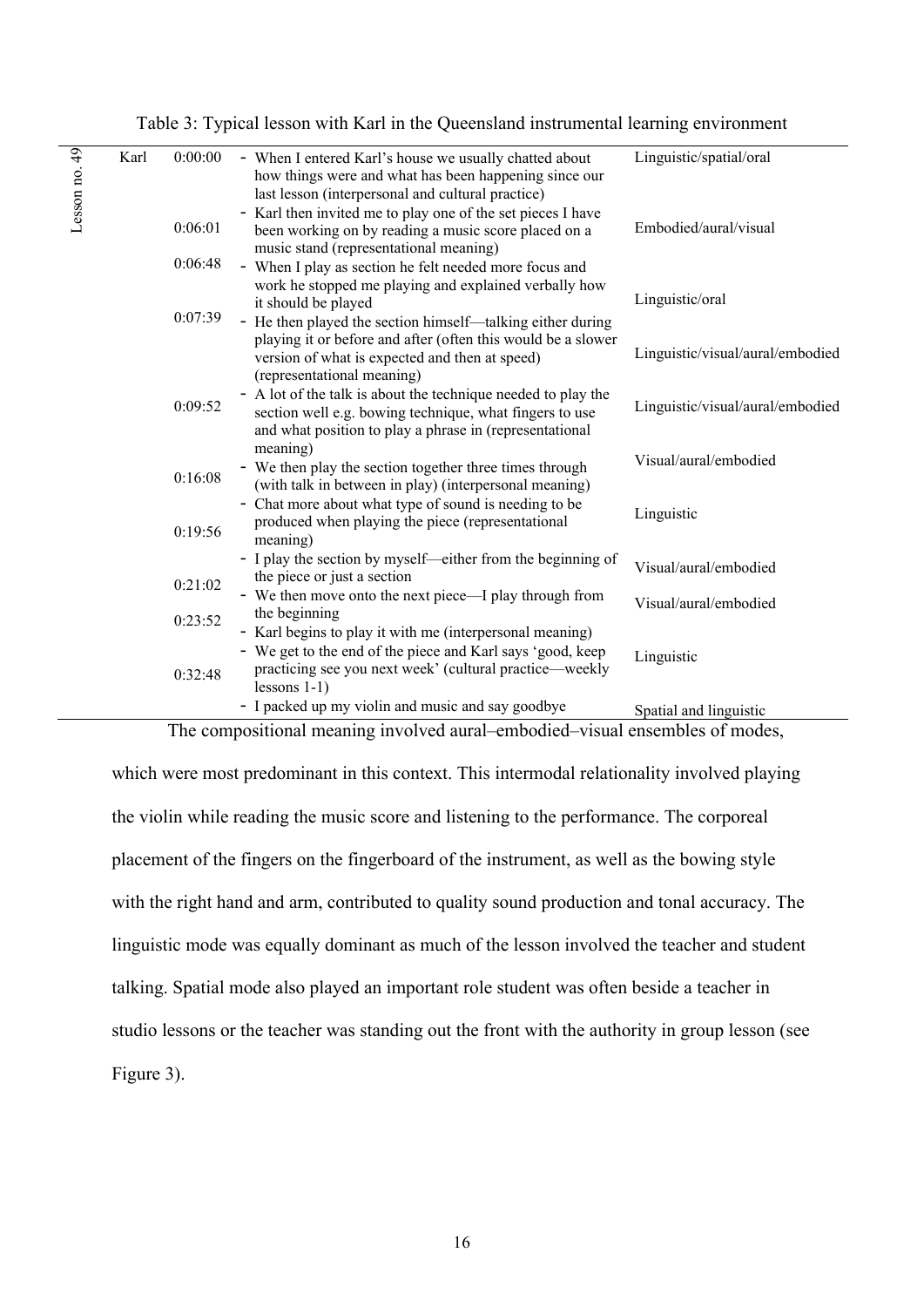

Figure 3: Spatial modality in the classroom

#### *The online music learning environment*

In the online music learning environment (see Table 4), all meta-semiotic meanings were displayed in the following ways: representational meaning was featured in the equipment being used to create music compositions, such as a computer, electronic keyboard and software (e.g., FL Studio and Sibelius); interpersonal meaning was created through the interaction with the more experienced learner–teacher and in many ways, this was informal and led by the person wanting to learn rather than the teacher; compositional meaning was related to the methods and modes of teaching as well as the ways in which the music composition came together on the computer screen (e.g., Huovinen & Rautanen, 2020). In relation to the methods of communication, complex ensembles of aural–embodied–linguistic– oral–spatial modes were utilised. Visual and spatial modes were used predominantly due to the equipment and software usage. The aural mode was also important in a different respect to the other environments because the student–teacher would often listen back to the work being created.

Table 4: Typical learning episode with Zeb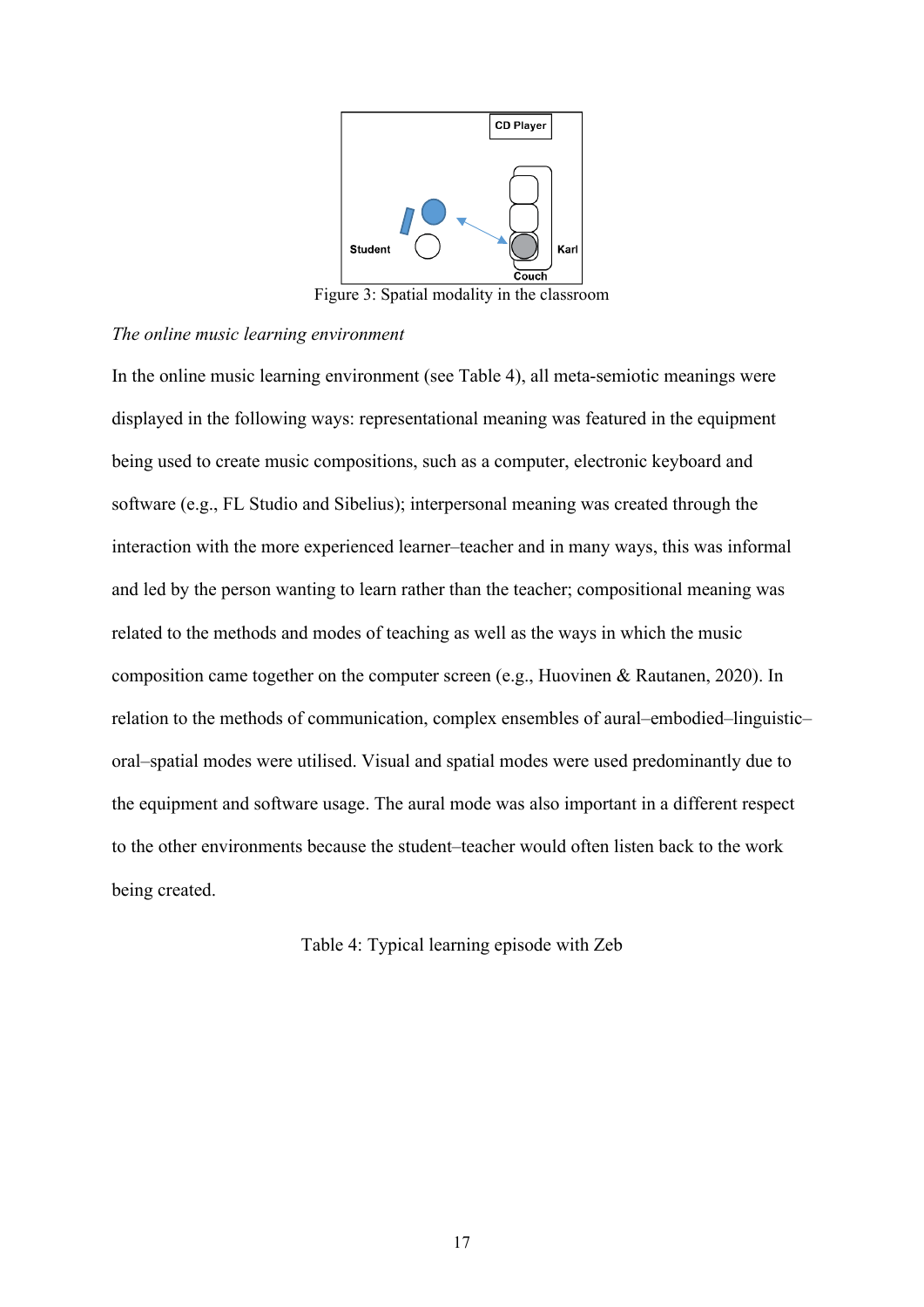|               | Zeb | 0:00:00 |                                                                                                    | Linguistic/oral/spatial      |
|---------------|-----|---------|----------------------------------------------------------------------------------------------------|------------------------------|
|               |     |         | - Zeb asked me what I would like to learn in today's                                               |                              |
| Lesson no. 62 |     |         | lesson-student-led (representational and                                                           |                              |
|               |     | 0:00:32 | interpersonal)                                                                                     |                              |
|               |     |         | - I wanted to lay down some tracks using FL Studio                                                 |                              |
|               |     | 0:00:38 | loops as well as play and add an audio file by playing                                             | Embodied/visual              |
|               |     |         | an electronic keyboard                                                                             |                              |
|               |     |         | - He then went straight into showing me what to do                                                 | Linguistic/oral/visual/aural |
|               |     |         |                                                                                                    |                              |
|               |     | 0:03:21 | - Zeb said, 'watch what I am doing' and he created a                                               | Embodied/visual/aural        |
|               |     |         | new file, added in several instruments, loops and                                                  |                              |
|               |     |         | effects                                                                                            |                              |
|               |     |         | - I then created my own file and selected the                                                      | Embodied/aural               |
|               |     |         | instrument sounds I wanted in my piece                                                             |                              |
|               |     | 0:07:49 | - I also added a piano part by playing it on the                                                   |                              |
|               |     |         | electronic keyboard—this was recorded<br>- I listened to it back                                   | Aural                        |
|               |     | 0:07:52 |                                                                                                    | Aural/embodied/visual        |
|               |     | 0:08:04 |                                                                                                    |                              |
|               |     |         | - I then added a new part and changed it, so it sounded                                            | Aural/linguistic/oral/embodi |
|               |     |         | better, I played it back again                                                                     | ed                           |
|               |     | 0:13:45 | - Zeb said it sounded pretty good and he then showed<br>me how to add some more sound effects etc. |                              |
|               |     |         |                                                                                                    | Linguistic/oral              |
|               |     |         | - He said you just know when it sounds good                                                        |                              |
|               |     |         | - I continued to create the piece by performing each                                               |                              |
|               |     | 0:15:36 | instrumental part                                                                                  | Complex ensemble-            |
|               |     |         | - I finished the section I was up to and replayed it once                                          | visual/oral/aural/embodied/s |
|               |     |         |                                                                                                    | patial                       |
|               |     | 0:18:42 | again with the view of completing it next time                                                     | Aural                        |
|               |     | 0:28:22 |                                                                                                    |                              |
|               |     |         |                                                                                                    |                              |

Table 5 presents a breakdown of the key ensembles of modes that were present in the music leaning contexts. It was evident that the multimodality of musical practice—using ensembles of modes—enabled a rich diversity of engagement and communication between teacher and learner, which generated potential for multimodal meaning-making to occur. While the linguistic mode certainly provides the ability for learners to make meaning from their musical experiences, we contend that the range of multimodal elements—used purposefully and with consideration for the cultural and linguistic diversity of learners—can offer a richer, more nuanced curriculum experience.

| Music                                        | Aurality/            | Gestural/ | Language/linguistic | Spatial          | Visual/image                                                    |
|----------------------------------------------|----------------------|-----------|---------------------|------------------|-----------------------------------------------------------------|
| contexts                                     | sound                | embodied  | (Written and oral)  | (composition of  | (music score)                                                   |
|                                              |                      |           |                     | teacher/student) |                                                                 |
| Carnatic<br>music in Sth<br>India and<br>QLD | High                 | High      | Low                 | Medium           | Low/Medium (due<br>largely to what is played<br>is not written) |
| Instrumental<br>music in                     | Medium<br>(note oral | Medium    | Very High           | High             | High<br>(music scores)                                          |

Table 5: Ensembles of modes present in different socio-cultural music learning contexts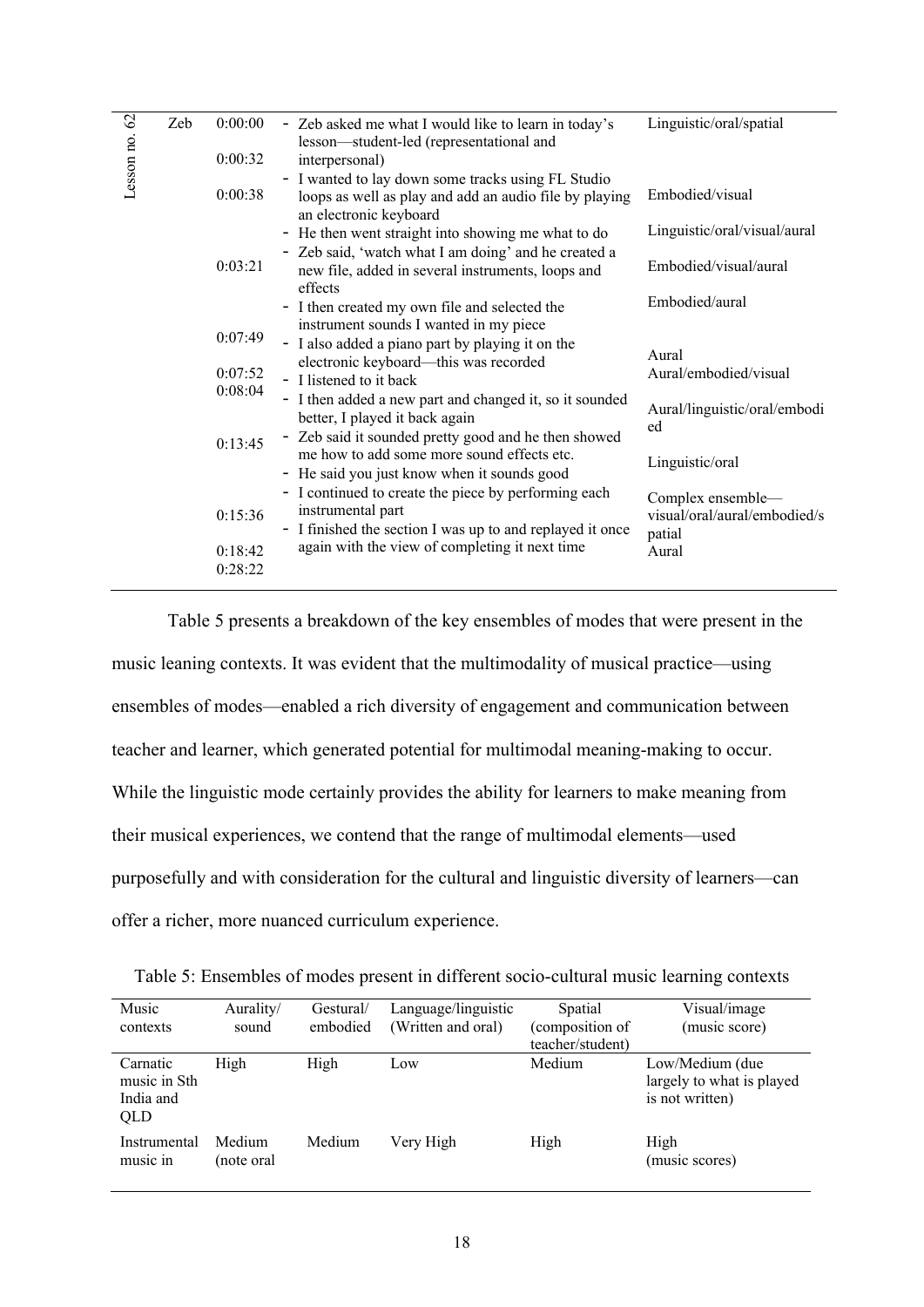| QLD<br>schools                                    | language<br>high) |      |            |      |      |
|---------------------------------------------------|-------------------|------|------------|------|------|
| Online<br>music<br>composing<br>and<br>performing | Very High         | High | Low/Medium | High | High |

#### **Discussion**

The three music learning contexts presented in this paper—Carnatic music in South India, instrumental music in Australian schools, and an online music learning environment demonstrate some of the various ways in which compositional and representational meanings can be generated through the combination of different modes, which we have called *ensembles of modes*. These modes include: aural/sound, gestural/embodied, language/linguistic (written and oral), spatial and visual/image. The three examples demonstrate the intertwined, non-hierarchical nature of multimodality in music learning and teaching, including how students make meaning of information shared with them by the teacher, going beyond the scope of the linguistic mode in isolation.

In traditional Eurocentric approaches to music teaching, there is a heavy reliance on linguistic modes of representation and composition with the teacher accepted as owning and controlling more knowledge than the student. The traditional modes of musical representation include written musical notations, usually using Eurocentric systems of graphical and textual musical information, as well as the spoken language of instruction, in which teachers provide students with guidance and cues in their music learning, composition and performance. We contend that the reliance on the linguistic mode provides limited opportunities to tap into the rich socio-cultural resources of music learners, particularly outside of the mainstream school music environment. As we argued earlier, the work by Carson and Westvall (2016) suggests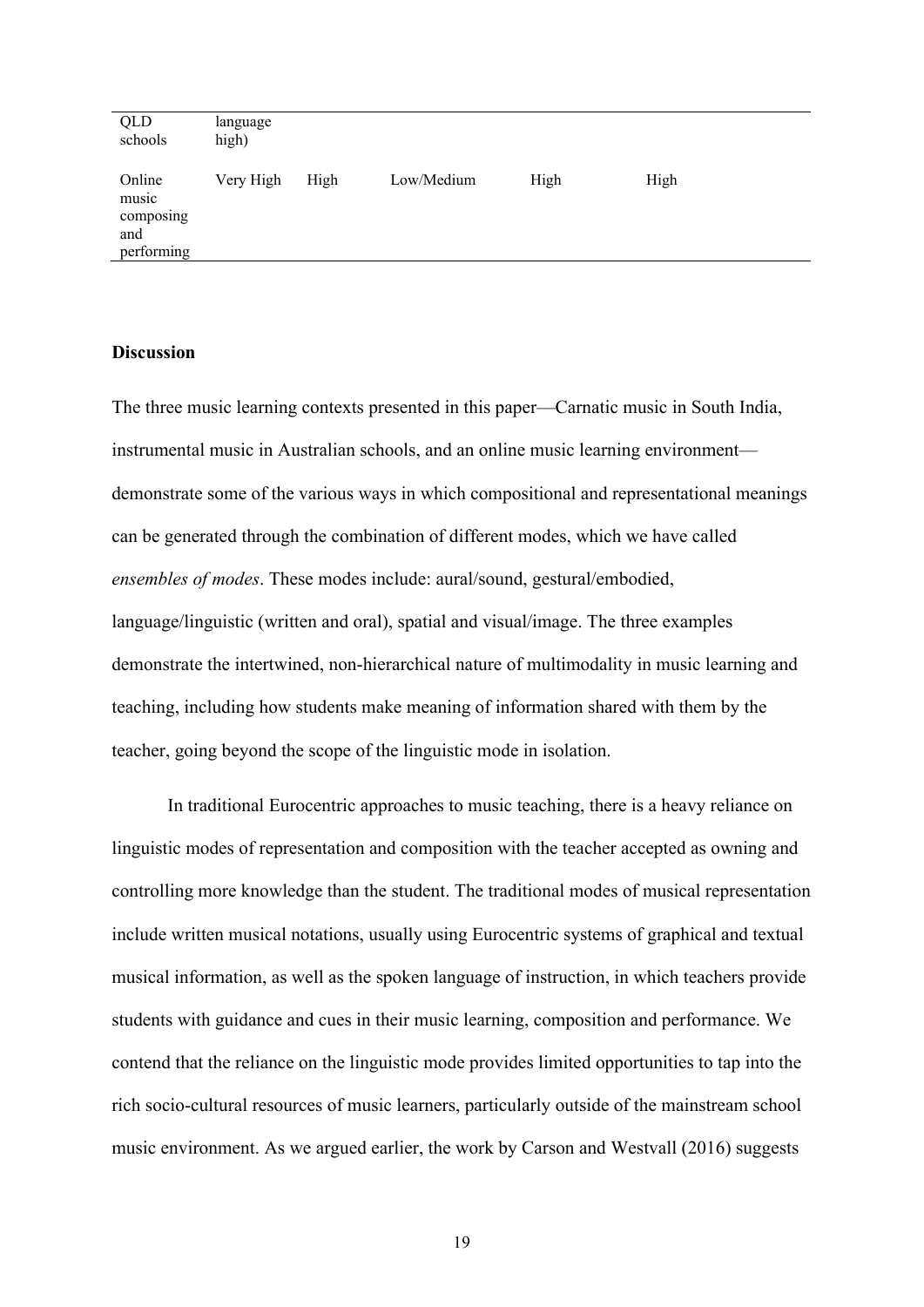that an increase in teachers' intercultural competence may provide the necessary experience to encourage them to consider more culturally appropriate, or at least, a variation in the ways in which they share their knowledge of music to students.

The three musical contexts shared in this paper provide an indication of how ensembles of modes might be enacted to help learners make meaning through their musical practice. The three contexts demonstrate that within the bounded spatiotemporal event of the 'music lesson', there is a wide variety of scope for multimodal communication and engagement in music-making, which goes beyond linguistic repertoires relied upon in traditional Eurocentric approaches to teaching and learning music. Again, Schippers' (2010) work highlights the need for music education (by which he means institutionalised learning) to reflect the cultural diversity across the world not just through the teaching of 'world music' but by contemplating the ways in which we can uphold the authenticity of music cultures but also through approaches that transcend normative pedagogies, largely Eurocentric.

These three examples of music learning contexts are not intended to present an exhaustive list of appropriate communicative modes within specific cultural and linguistic contexts, but to demonstrate the range of modality that is opened up through consideration of ensembles of modes in music teaching and learning. There are important potential flow-on benefits from engaging in culturally responsive music teaching and learning, including psychosocial outcomes such as self-esteem, confidence and cultural empathy (Cain et al., 2016) and increased social cohesion (Marsh et al., 2020). The disruption of the primacy of the linguistic mode enables richer forms of expression and musical meaning-making to occur in multiple ways for students who may bring different strengths to learning, aside from linguistic mode.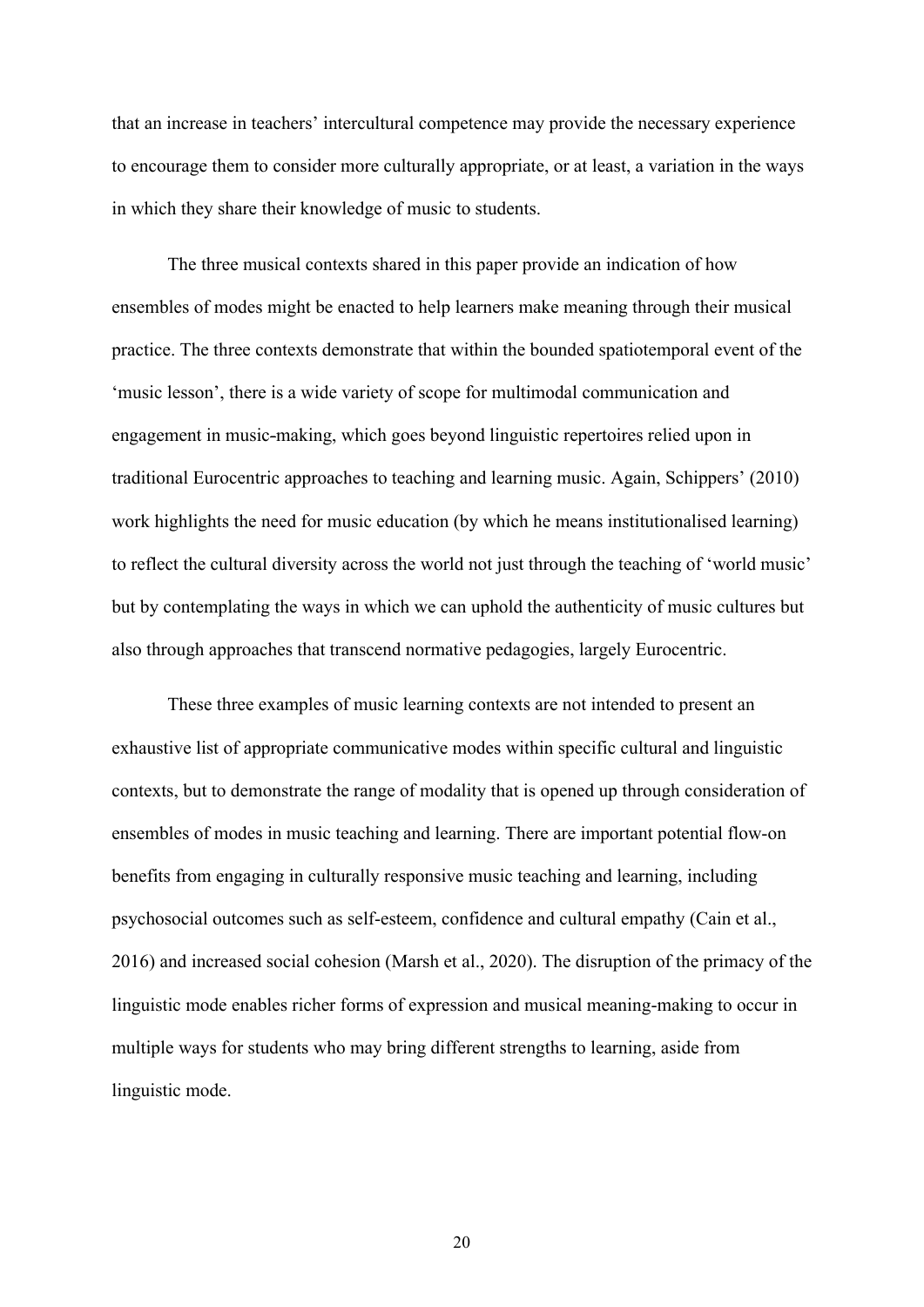Given that the three examples presented in this paper involved one-on-one music teaching and learning in different musical contexts, there were some evident limitations to the generalisation of findings. First, the teacher and student (AUTHOR) were adults, and the student was an experienced musician, so the power imbalance between the teacher and student was most likely reduced. The second major limitation of the study was the contained environment of studio-based music lessons, which have a different tempo and quality to classroom music lessons in primary and secondary schools. Further research is therefore recommended in the context of classroom music curriculum and pedagogy despite these three examples providing quality evidence as to why teachers should consider multimodal approaches to teaching music.

As we have demonstrated in this paper, teachers can use a broad range of strategies to convey music knowledge, including verbal and nonverbal interactions, which can better connect the socio-cultural contexts of learning to music curriculum. We suggest that teachers combine a range of strategies that embed different ensembles of modes, combining aural– oral, gestural–embodied, language–linguistic, spatial–environmental and visual–image teaching and learning strategies. While musical notation is an important part of the literacies of music learning, we recommend that teachers also include other devices, such as symbolic iconography and other graphical forms of musical expression, gestural and body-based expressions, alongside sound recordings, visual representations and multisensory engagement of learners (AUTHOR).

While diversifying approaches to sharing music knowledge is encouraged, we also note that this is just one component of an entire learning experience. We acknowledge that the space or learning context in which the student–teacher interaction takes place is equally important. Institutionalised learning often provides only very formal learning spaces that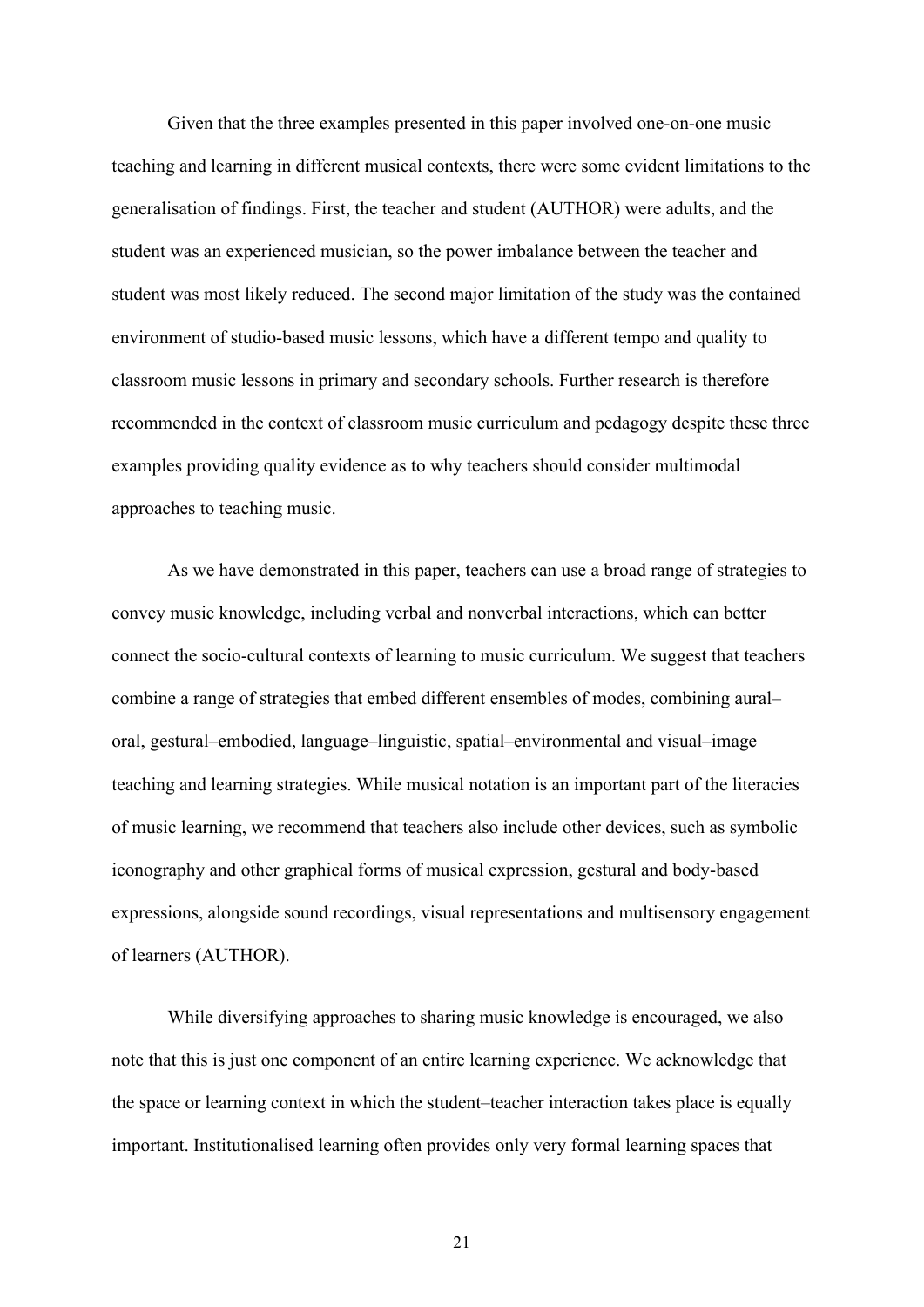highlight teachers' power and control and formal bodies of knowledge (Ehrlich & Badarne, 2020). Similarly, the interactions between the participants within learning spaces are potentially wide-ranging depending on who is involved. Overall, a consideration of the ways in which we perceive learning and teaching music from a cultural perspective—whether mono-culturally, multi-culturally, interculturally or transculturally (Schippers, 2010)—is required. This would require that comprehensive professional development be made available to teachers and students of music because a transformative process is complex and involves both socio-cultural and cognitive considerations (Jurström, 2011).

This study has provided an insight into the ways in which teachers working across different socio-cultural music learning contexts are able to engage music learners through different ensembles of modes to develop their representational and compositional meanings and understandings. We contend that utilising a broad range of modes might provide a basis for assessing and responding to cultural influences in music teaching and learning, as well as providing opportunities for teachers to engage learners in non-traditional forms of musicmaking and cultural expression. There is significant potential in working with musical concepts and traditions by 'teaching music culturally' (Lind & McKoy, 2016) and encouraging the development of a sophisticated repertoire of skills and techniques. Above all, teachers are able to work more flexibly with the socio-cultural backgrounds and experiences of their learners to make meaningful connections to music learning and practice.

Without music teachers consciously considering and planning for culturally appropriate approaches to music learning in formal and informal contexts (e.g., Hess, 2020; Ng, 2020), there may continue to be a perpetuation of the 'taken-for-granted hierarchies, practices and structures' (Westerlund et al., 2020, p. 2) that have dominated music teaching and learning. There is a need for music teachers to acknowledge socio-cultural differences in the practices, meaning-making and performative expression of music in different learning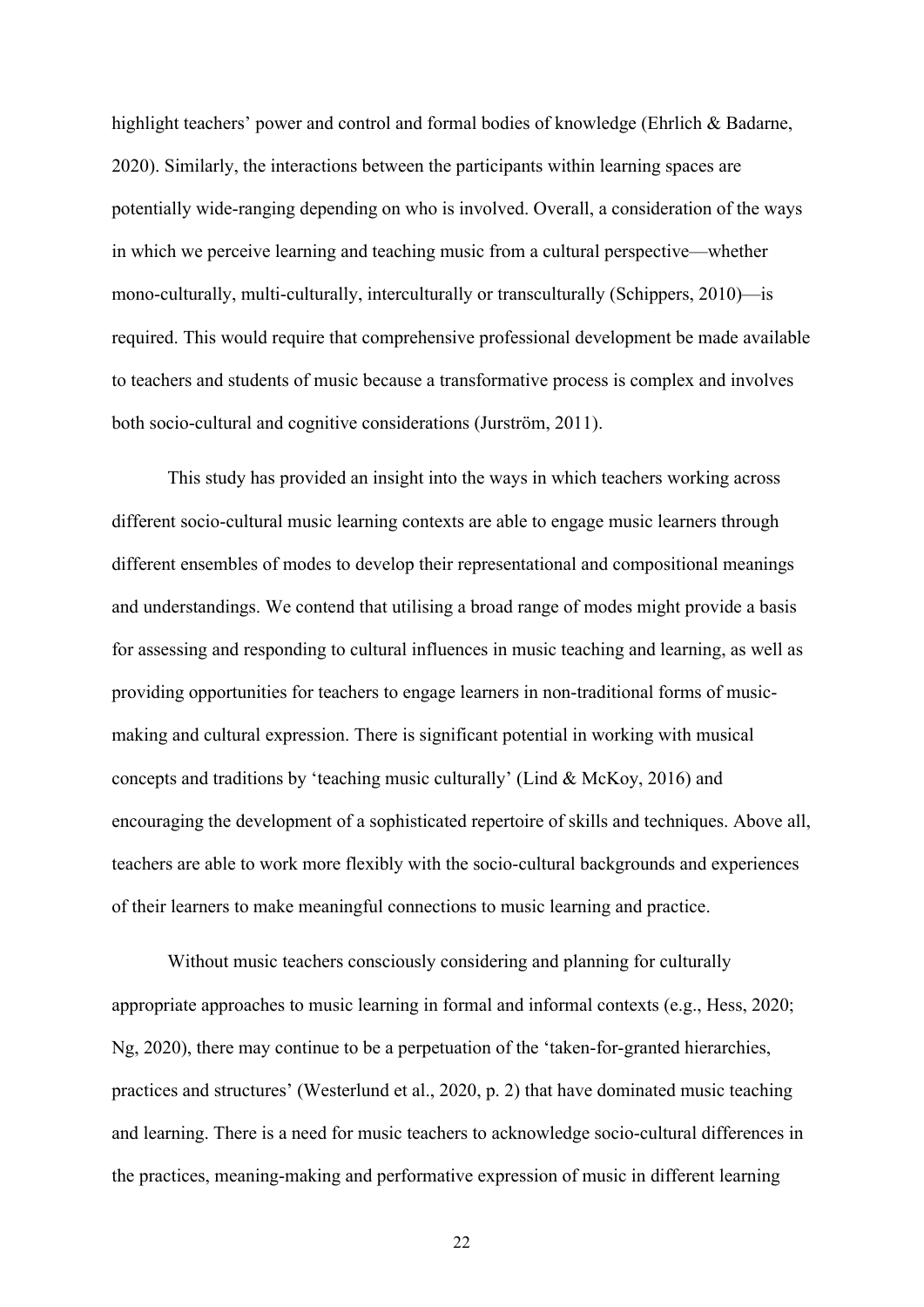environments to make careful pedagogical choices about the ways to best connect learners to music-making experiences. The use of ensembles of modes provides one teaching strategy that enables catering to the diverse learning needs of music-makers. The role of music as a social practice form of cultural expression and communication cannot be understated and as such, teachers play an important part in helping learners to develop their musical skills and knowledge. Moreover, musical concepts and approaches to music teaching are culturally determined and reflect broader judgements about what is valuable to a society and its people. As such, using ensembles of modes can provide an opportunity to engage in culturally responsive music teaching and learning with culturally and linguistically diverse learners.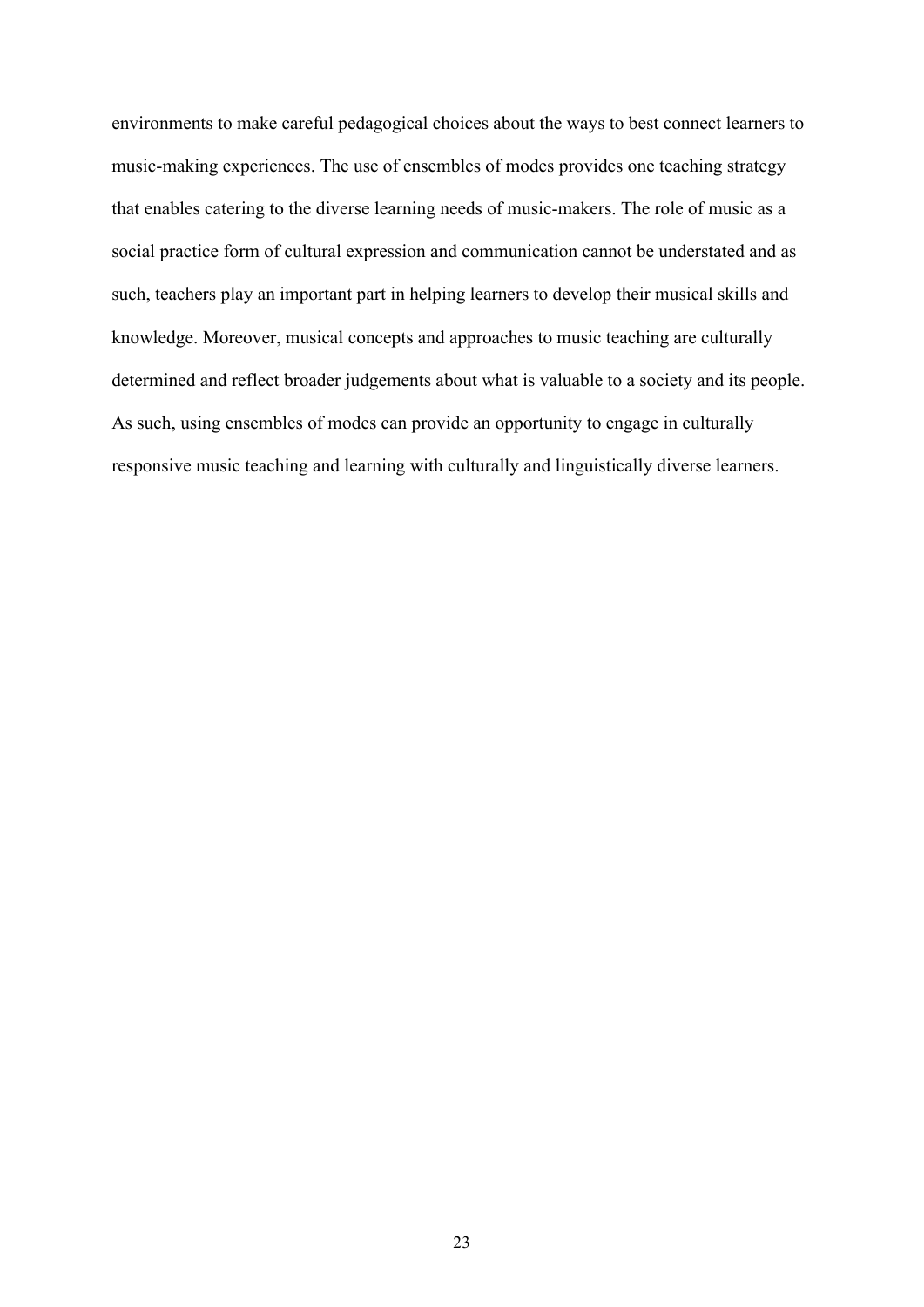#### **References**

- Adams, C. (2005). Social communication intervention for school-age children: Rationale and description. *Seminars in Speech and Language*, *25*, 181–188.
- Anastopoulou, S., Baber, C. & Sharples, M. (2001). Multimedia and multimodal systems: commonalities and differences. In *5th Human Centred Technology Postgraduate Workshop, University of Sussex*.
- Arzarello, F. & Paola, D. (2007). Semiotic games: The role of the teacher. *Proceedings of PME31*, *2*, 17–24.
- Benedict, C., Schmidt, P., Spruce, G. & Woodford, P. (Eds.). (2015). *The Oxford handbook of social justice in music education*. Oxford University Press.

Blacking, J. (1973). *How musical is man?* University of Washington Press.

- Bond, V. L. (2017). Culturally responsive education in music education: A literature review. *Contributions to Music Education*, *42*, 153–180.
- Boyce-Tillman, J. (2004). Towards an ecology of music education. *Philosophy of Music Education Review*, *12*(2), 102–125.
- Bradley, D. (2008). Teaching in an unforgiving present for the unknowable future: Multicultural human subjectivity, antiracism pedagogy and music education. In L. K. Thompson & M. R. Campbell. (Eds.), *Diverse methodologies in the study of music teaching and learning,* (pp. 111–136). Information Age Publishing Inc.
- Brandler, B. J. & Peynircioglu, Z. F. (2015). A comparison of the efficacy of individual and collaborative music learning in ensemble rehearsals. *Journal of Research in Music Education*, *63*(3), 281–297.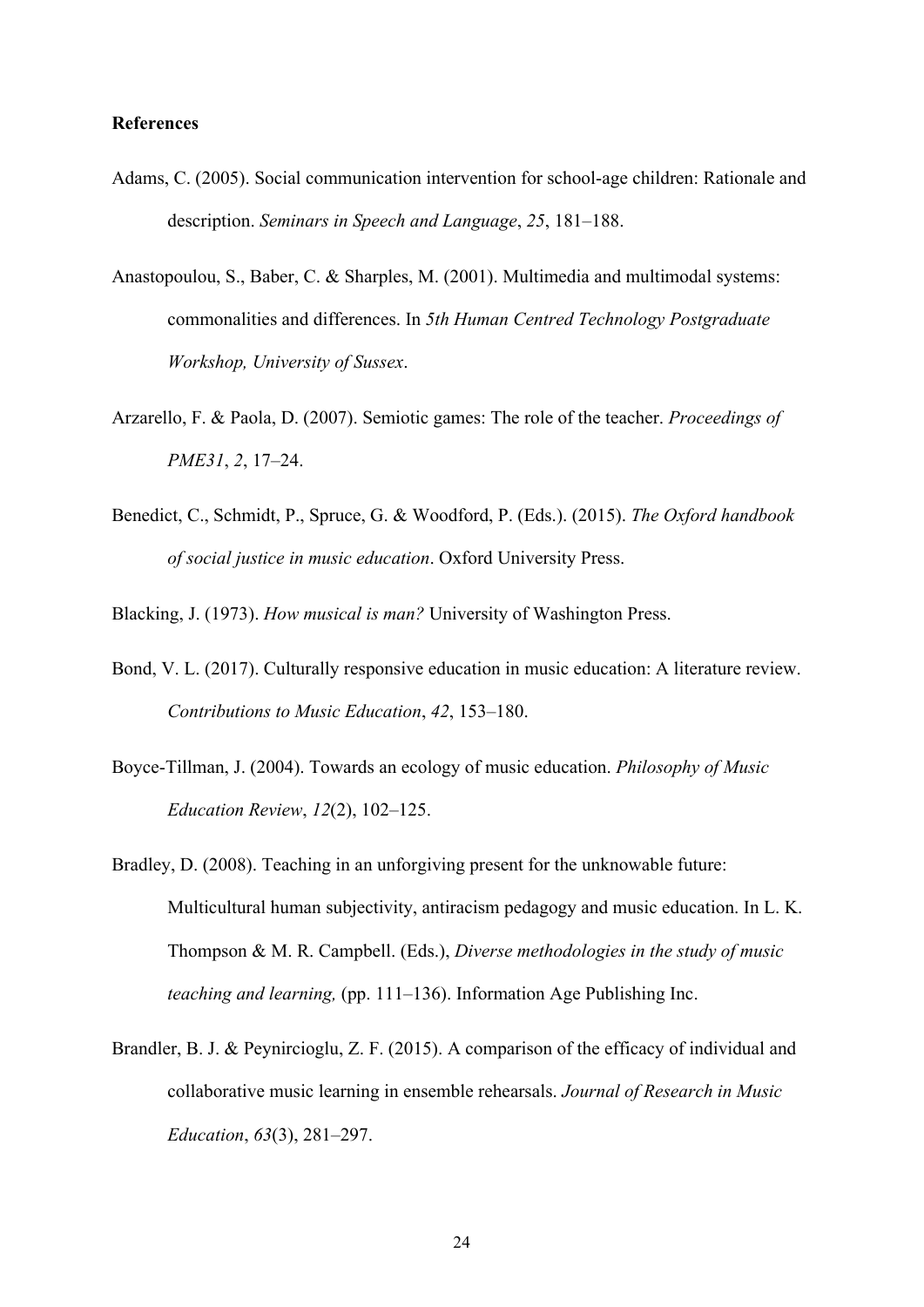- Cain, M., Lakhani, A. & Istvandity, L. (2016). Short and long term outcomes for culturally and linguistically diverse (CALD) and at-risk communities in participatory music programs: A systematic review. *Arts & Health*, *8*(2), 105–124. https://doi.org/10.1080/17533015.2015.1027934
- Campbell, P. S. (2016). World music pedagogy: Where music meets culture in classroom practice. In C. R. Abril & B. M. Gault (Eds.), *Teaching general music: Approaches, issues and viewpoints*, (pp. 89–111). Oxford University Press.
- Campbell, P. S. & Higgins, L. (2015). Intersections between ethnomusicology, music education and community music. In S. Pettan & J. Titon (Eds.), *The Oxford handbook of applied ethnomusicology,* (pp. 638–688). Oxford University Press.
- Carroll, C. L. (2020). Seeing the invisible: Theorising connections between informal and formal musical knowledge. *Research Studies in Music Education, 42*(1), 37–55. <https://doi.org/10.1177/1321103X18824641>
- Carson, C. & Westvall, M. (2016). Intercultural approaches and 'diversified normality' in music teacher education: Reflections from two angles. *Action, Criticism and Theory for Music Education*, *15*(3), 37–52.
- Casas-Mas, A., Pozo, J. I. & Montero, I. (2014). The influence of music learning cultures on the construction of teaching–learning conceptions. *British Journal of Music Education, 31*(3), 319–342. https://doi.org/10.1017/S0265051714000096
- Cope, B., Kalantzis, M. & Abrams, S. S. (2017). Meaning-making and learning in the era of digital text. *Remixing multiliteracies: Theory and practice from New London to new times*, 35–49.
- Delgado, M. (2018). *Music, song, dance, and theatre: Broadway meets social justice youth community practice*. Oxford University Press.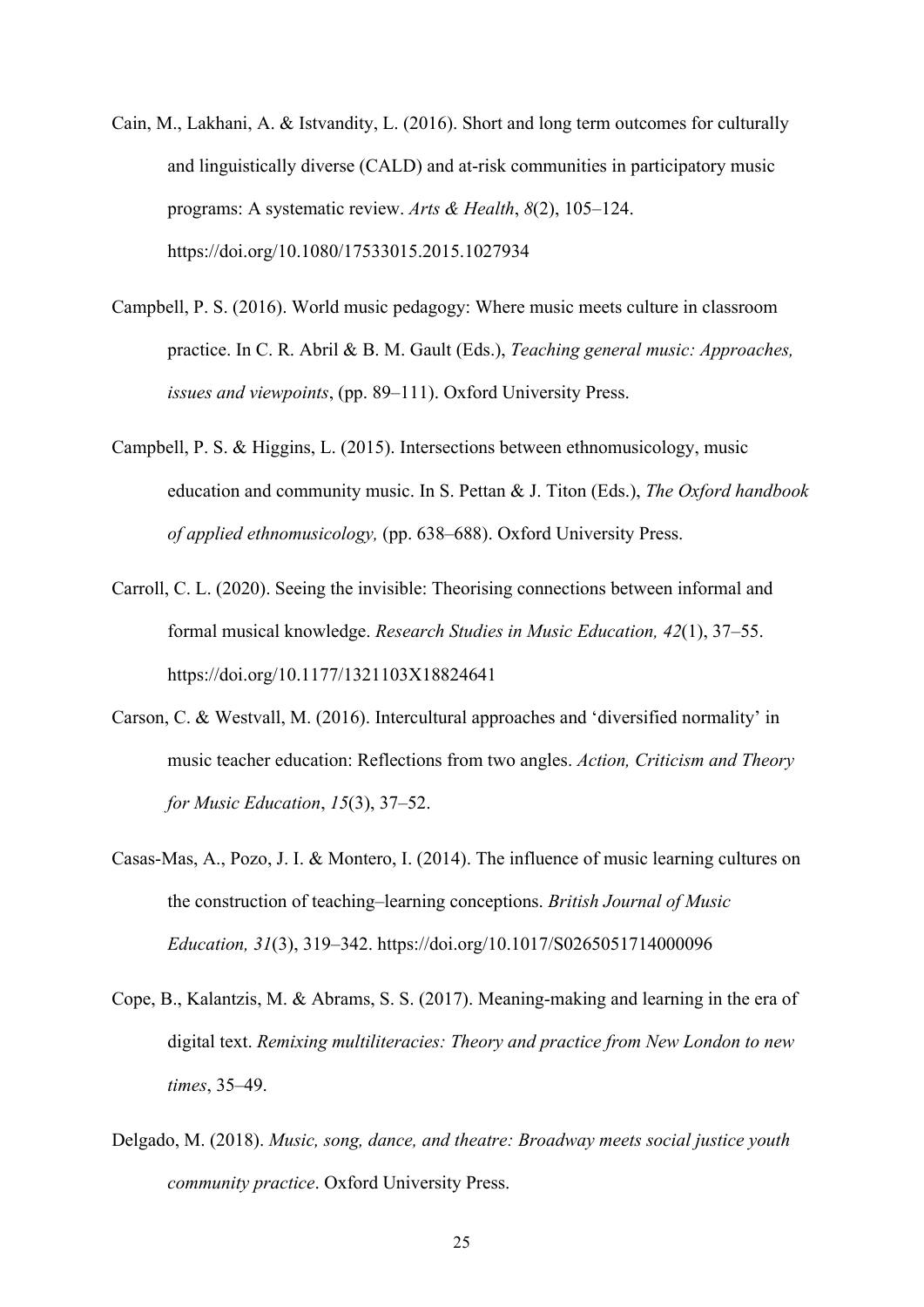- Dunbar-Hall, P. (2014). Teaching Balinese gamelan outside Bali: A discussion of pedagogic issues. *Malaysian Music Journal, 3*(1), 1–12.
- Ehrlich, A. & Badarne, B. (2020). Intercultural music teacher education in Israel: Reimagining religious segregation through culturally responsive teaching. In H. Westerlund, S. Karlsen & H. Partti. (Eds.), *Visions for intercultural music teacher education* (pp. 31–46). Springer.
- Elliott, D. J. & Silverman, M. (2015). *Music matters: A new philosophy of music education, 2nd ed*. Oxford University Press.
- Folkestad, G. (2006). Formal and informal learning situations or practices vs formal and informal ways of learning. *British Journal of Music Education*, *23*(2), 135–145. https://doi.org/10.1017/S0265051706006887
- Freire, M. M. (1995). A socio-cultural/semiotic interpretation of intercommunication mediated by computers. In *Proceedings of the International Conference LS Vygotsky Contemporary Human Sciences*.
- Gaunt, H. & Westerlund, H. (2013). *Collaborative learning in higher music education*. Routledge.
- Gay, G. (2002). Preparing for culturally responsive teaching. *Journal of Teacher Education*, *53*(2), 106–116.
- Gay, G. (2015). The what, why, and how of culturally responsive teaching: International mandates, challenges, and opportunities. *Multicultural Education Review*, *7*(3), 123– 139. https://doi.org/10.1080/2005615X.2015.1072079
- Green, L. (2017). *How popular musicians learn: A way ahead for music education*. Routledge.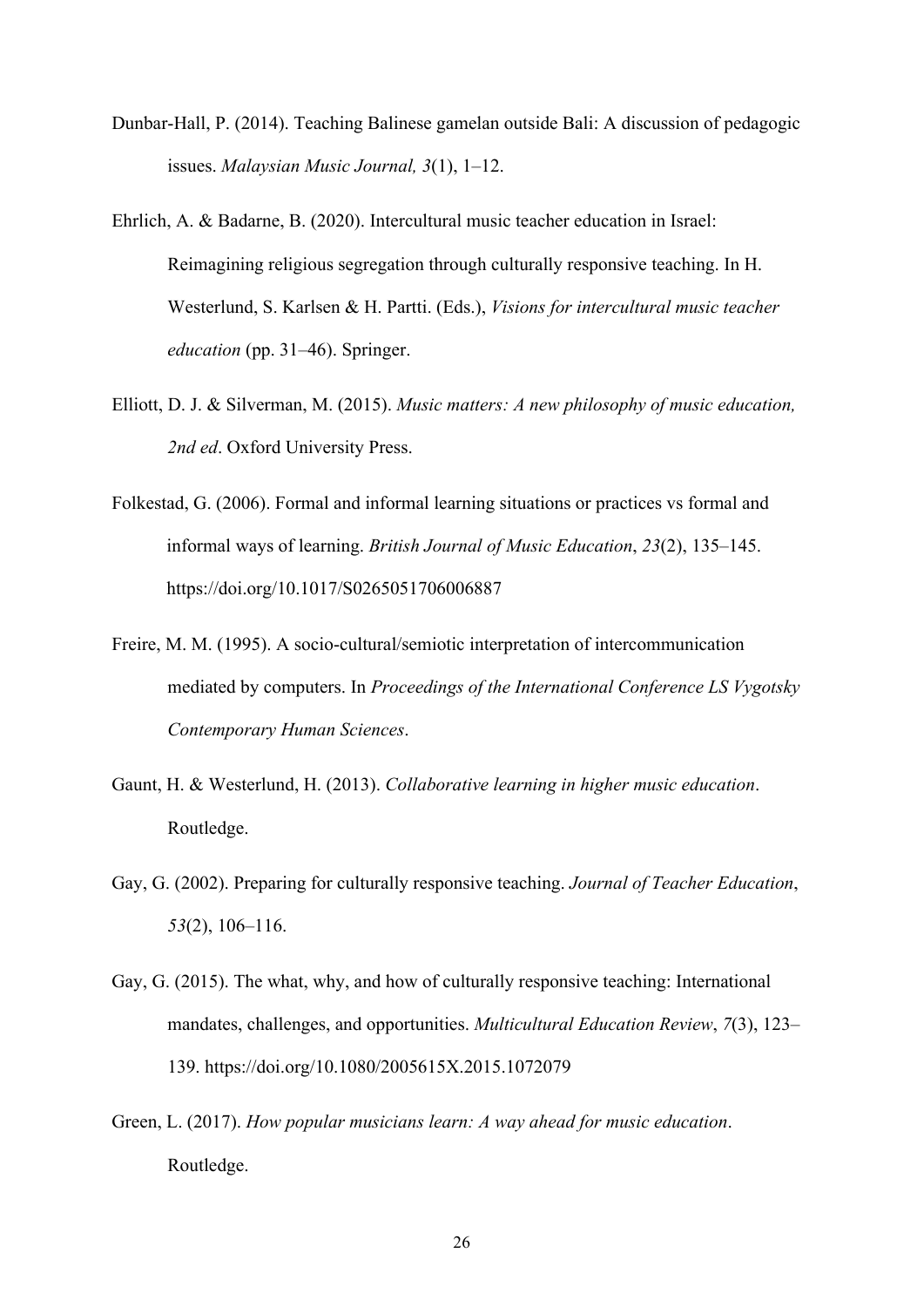- Harris, A. (2014). *Circulating cultures: Exchanges of Australian Indigenous music, dance and media*. ANU Press.
- Harrop-Allin, S. (2017). Multimodality and the multiliteracies pedagogy: 'Design' and 'recruitment' in South African children's musical games. *Journal of Research in Music Education*, *65*(1), 25–51.

Hess, J. (2020). Finding the 'both/and': Balancing informal and formal music learning. *International Journal of Music Education, 38*(4), 441–455. https://doi.org/10.1177/0255761420917226

- Huovinen, E. & Rautanen, H. (2020). Interaction affordances in traditional instruments and tablet computers: A study of children's musical group creativity. Research Studies in Music Education, 42(1), 94–112.<https://doi.org/10.1177/1321103X18809510>
- Jewitt, C., Bezemer, J. & O'Halloran, K. (2016). *Introducing multimodality*. Routledge.

Jorgensen, E. R. (2003). *Transforming music education*. Indiana University Press.

- Jurström, R. S. (2011). A multimodal model for musical meaning making-designs for learning in choir. *Designs for Learning*, *4*(1).
- Kalantzis, M., Cope, B., Chan, E. & Dalley-Trim, L. (2016). *Literacies* (2nd ed.). Cambridge University Press.
- Kelly, S. (2016). *Teaching music in American society: A social and cultural understanding of music education,* (2nd ed). Routledge.
- Kress, G. & van Leeuwen, T. (2006). *Reading images: The grammar of visual design* (2nd ed)*.* Routledge.
- Lind, V. R. & McKoy, C. (2016). *Culturally responsive teaching in music education: From understanding to application*. Routledge.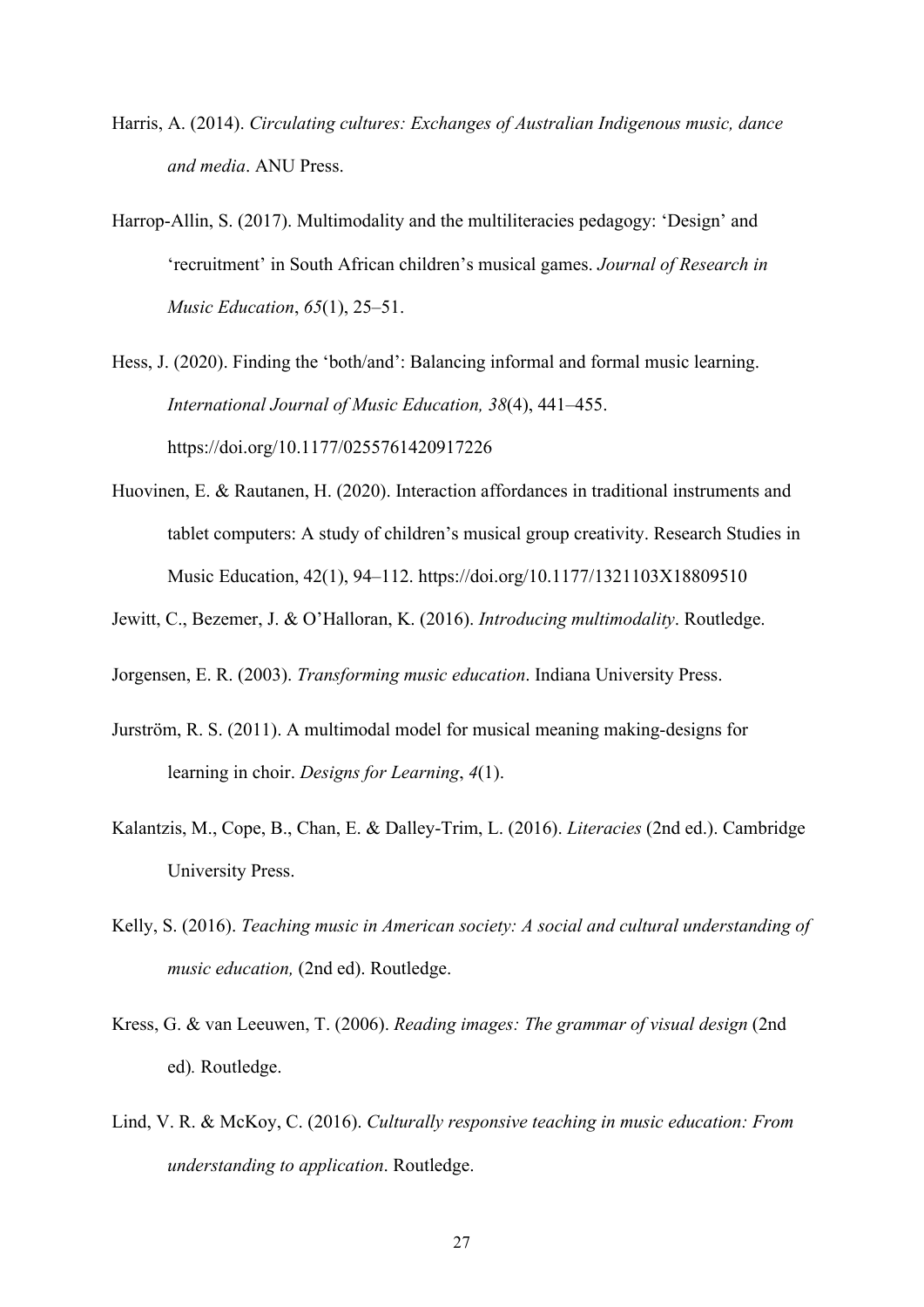- Lu, S. & Lum, C. H. (2016). Engaging in critical dialogue about identity in the Singapore music classroom: Perspectives from general music teachers. *International yearbook for research in arts education 4/2016: At the crossroads of arts and cultural education: Queries meet assumptions*, 132.
- Marsh, K., Ingram, C. & Dieckmann, S. (2020). Bridging musical worlds: Musical collaboration between student musician-educators and South Sudanese Australian youth. In H. Westerlund, S. Karlsen & H. Partti (Eds.), *Visions for Intercultural Music Teacher Education* (pp. 115–134). Springer.
- McPhee, C. (1938). Children and music in Bali. *Djawa, 18*, 1–14.
- Merriam, A. P. (1964). *The anthropology of music*. Northwestern University Press.
- Nattiez, J. (1990). *Music and discourse: Toward a semiology of music*. Princeton University Press.
- Ng, C. & Bahr, N. (2000). Knowledge structures and motivation to learn: Reciprocal effects. *Queensland Journal of Educational Research, 16*(1), 1–17.
- Ng, H. H. (2020). Towards a synthesis of formal, non-formal and informal pedagogies in popular music learning. *Research Studies in Music Education, 42*(1), 56–76. https://doi.org/10.1177/1321103X18774345
- Prest, A. (2020). Cross-cultural understanding: The role of rural school–community education partnerships. *Research Studies in Music Education*, *42*(2), 208–230. https://doi.org/10.1177/1321103X18804280
- Rinker, M. (2011). Monocultural, multicultural and transcultural: A review of literature on contrasting approaches to music education. *Connections*, *26*(1), 19.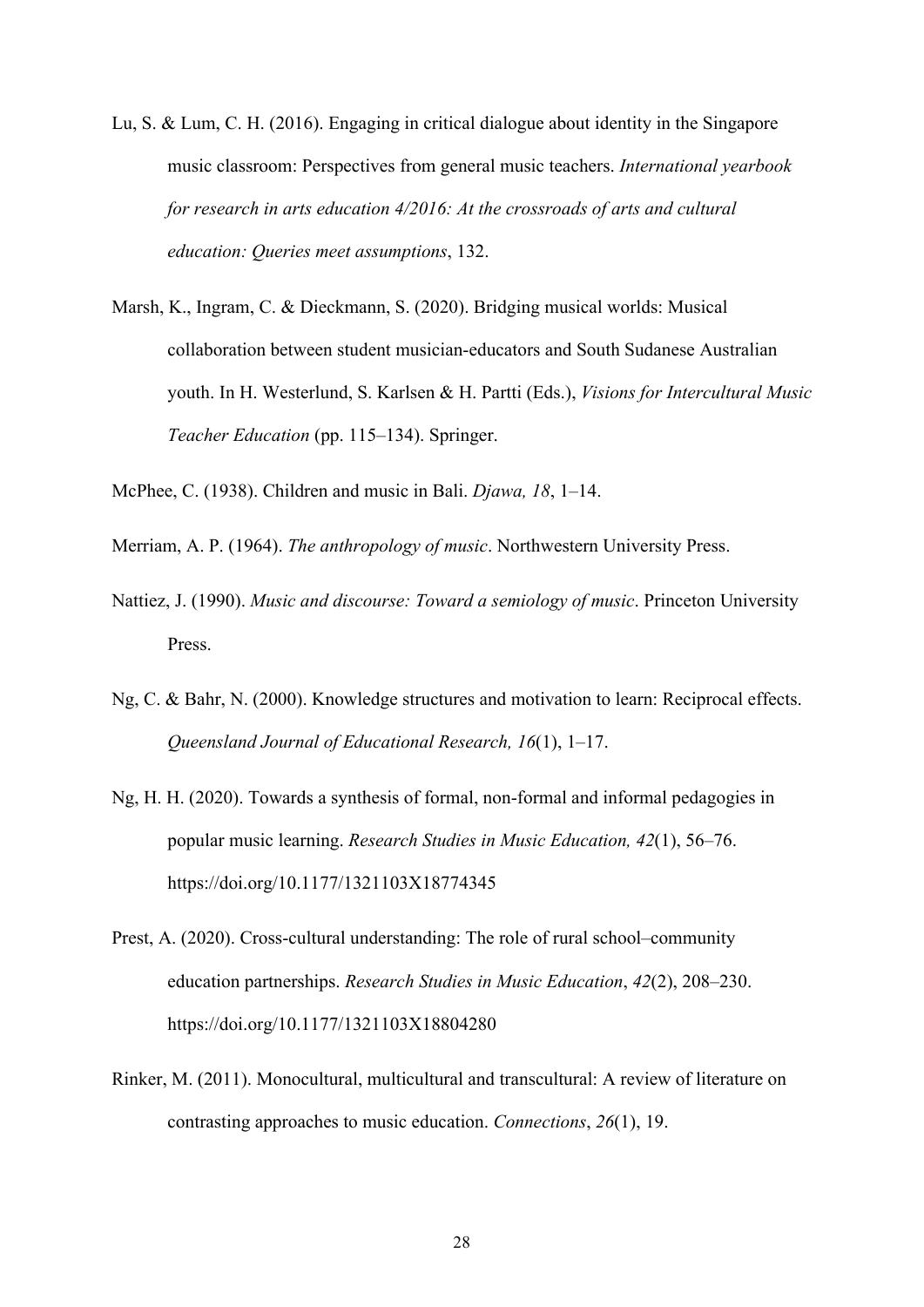- Schippers, H. (2005). Taking distance and getting up close: The seven-continuum transmission model (SCTM). *Cultural Diversity in Music Education*, 29.
- Schippers, H. (2010). *Facing the music: Shaping music education from a global perspective*. Oxford University Press.
- Schippers, H. & Grant, C. (Eds.). (2016). *Sustainable futures for music cultures: An ecological perspective*. Oxford University Press.
- Small, C. (1998). *Musicking: The meanings of performing and listening*. Hanover, University Press of New England.
- Smart, T. & Green, L. (2017). Informal learning and musical performance. In J. Rink, H. Gaunt & A. Williamon (Eds.), *Musicians in the making: Pathways to creative performance* (pp. 108–125). Oxford University Press.
- Smith, G. D. (2016). Popular music in higher education. In *Advanced musical performance: Investigations in higher education learning*, (pp. 65–80). Routledge.
- Turino, T. (2008). *Music as social life: The politics of participation*. Chicago University Press.
- Unsworth, L. (2008). Multimodal semiotic analyses and education. In L. Unsworth (Ed.), *Multimodal semiotics: Functional analysis in contexts of education*, (pp. 1–14). Continuum.

Vulliamy, G. & Lee, E. (2016). *Popular music: A teacher's guide* (Vol. 7). Routledge.

Waldron, J. (2009). Exploring a virtual music 'community of practice': Informal music learning on the Internet. *Journal of Music, Technology and Education, 2*(2/3), 97– 112.